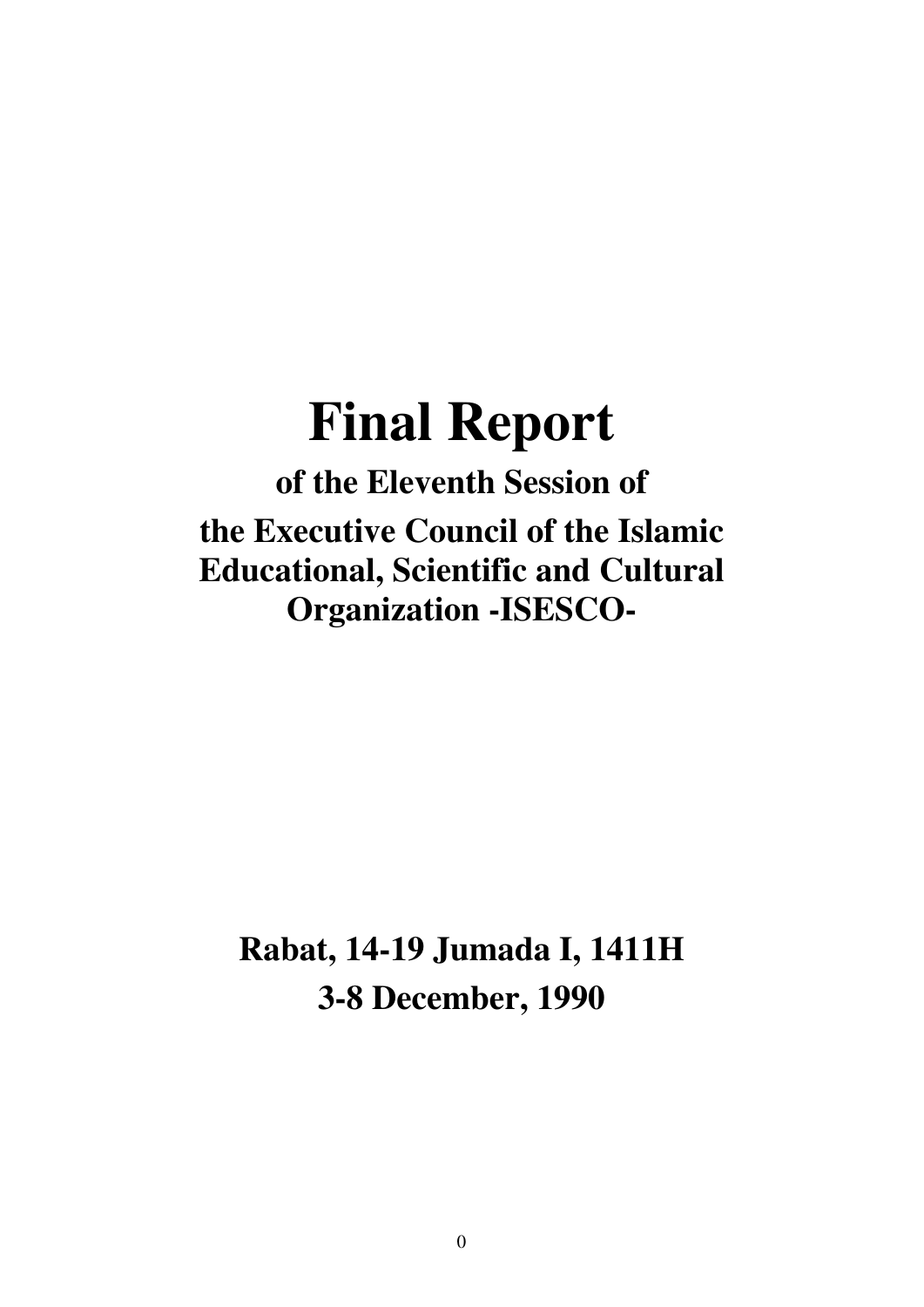**1-** The Executive Council of the Islamic Educational, Scientific and Cultural Organization -ISESCO- held its Eleventh Session in Rabat, capital city of the Kingdom of Morocco, from 14 to 19 Jumada I, 1411H (3-8 December, 1990). All Council members, except the representatives of the People's Republic of Bangladesh, the Sultanate of Brunei Darussalam and the Republic of Chad, attended this session. (See *Annex I: List of Executive Council members*).

# **Opening Session: Monday morning, December 3, 1990**

**2-** The opening session was held under the chairmanship of H.E. Dr. Taïb Chkili, Minister of National Education and Chairman of the Moroccan National Commission for Education, Culture and Science. Also attending the opening session were the advisers to His Majesty King Hassan II and a number of Ministers in the Moroccan Government.

This session was also attended by members of the Islamic diplomatic corps in Rabat, and by representatives of international and regional organizations, as well as by a number of personalities from the intellectual and cultural world.

**3-** Following a recitation of verses from the Holy Qur'an, His Excellency Mr. Abdelaziz bin Sulaiman bin Abdullah Al-Fadhel, representative of the Kingdom of Saudi Arabia and Chairman of this Council session, delivered an address at the beginning of which he thanked Dr. Taïb Chkili, Minister of National Education of Morocco, for kindly opening the proceedings of this session, and welcomed the members of the Council and the honourable audience.

He then went on to commend the efforts exerted by Prof. Abdelhadi Boutaleb, Director General of ISESCO, and his assistants with a view to achieving the noble objectives of the Organization, in spite of the obstacles confronting it. In this respect, he called on Member States to support the Organization and help it fulfil its mission. (See *Annex 2*).

**4-** Dr. Taïb Chkili, Minister of National Education and Chairman of the National Commission for Education, Science and Culture, delivered the opening address in which he welcomed the delegations participating in this session and commended the achievements made by the Islamic Organization since its inception. He praised the efforts exerted by its Director General and his assistants, who managed to overcome all the difficulties confronting the Organization, which has thus acquired a high reputation and a respectable position in international fora. He then reviewed the various items on the Council's agenda.

He also emphasized the need for Member States to provide material support to the Organization, particularly that the Islamic revival hinges upon the development of education, science and culture, which constitute the means whereby the Islamic World may catch up with the advanced nations of the world.

At the close of his address, the Minister indicated that the Kingdom of Morocco takes pride in hosting the Islamic Organization and is proud of its achievements. He then wished full success to the proceedings of the Council. (See *Annex 3*).

**5-** His Excellency Prof. Abdelhadi Boutaleb then delivered an address in which he welcomed the members of the Council and expressed his thanks and gratitude to His Majesty King Hassan II for the continued support and attentive care he has always manifested towards the Organization, and for instructing the Minister of National Education to attend the opening of the Council's proceedings.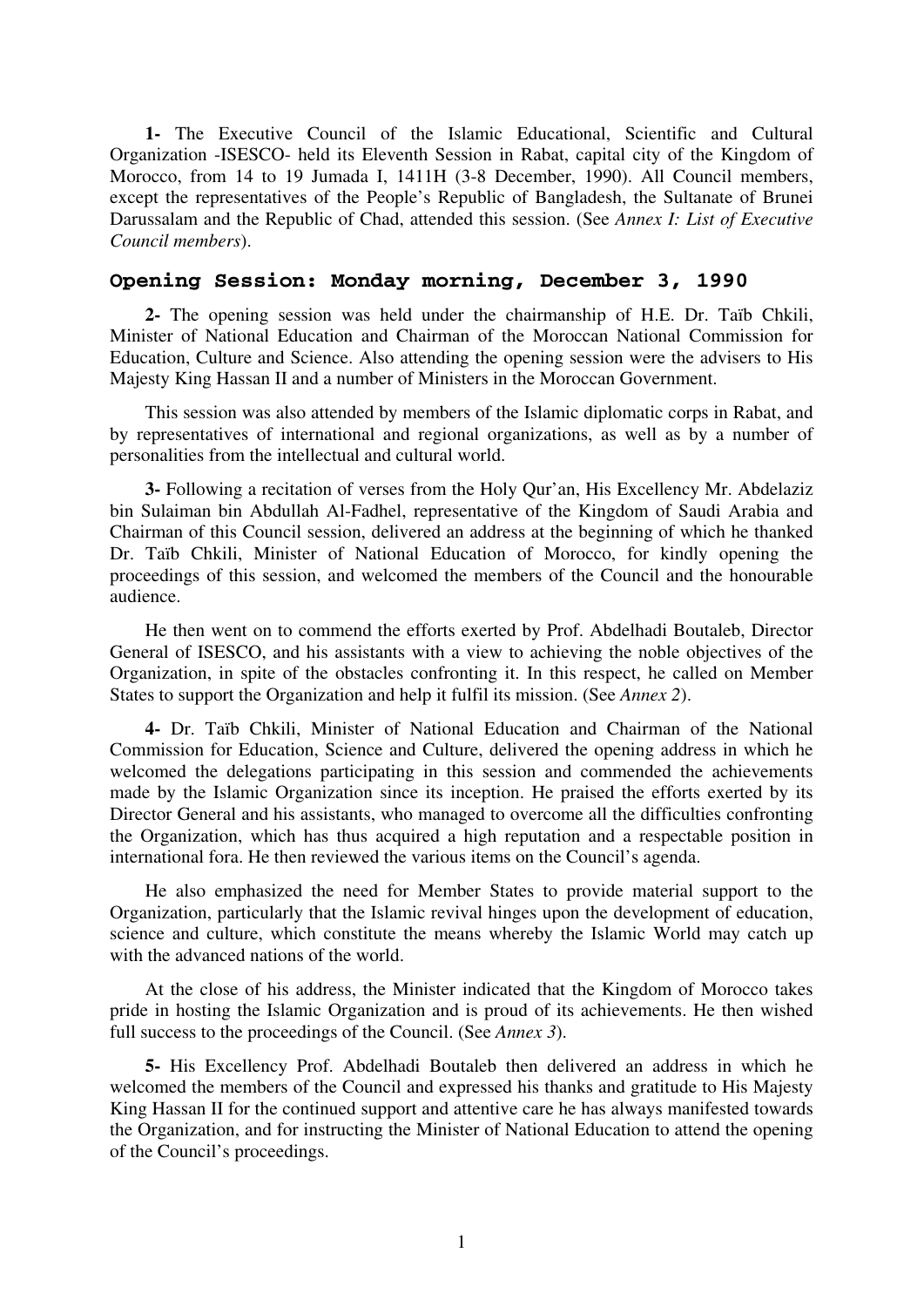He also referred to the importance of this session, given the special circumstances in which it is held and the challenges facing the Islamic Ummah.

Referring to agenda items, His Excellency the Director General mentioned the Organization's achievements, which have been constantly expanding in comparison with what was achieved in the first year of the current Action Plan despite the difficult material situation of the Organization. In this respect, he pointed out that Member States' arrears over the past eight years amount to 45 million US Dollars.

In this respect, the Director General appealed to Member States to settle their arrears so that the Organization may pursue its action. He further called on OIC Member States which have not yet completed membership procedures at ISESCO to take the necessary steps in this respect and thereby strengthen Islamic solidarity. (See *Annex 4*).

# **6- First working session: Monday morning, December 3, 1990**

# **Item 1.1: Credentials examination**

The Council Chairman called the meeting to order and welcomed the members of the Council. He then presented Item 1.1 on the agenda pertaining to the examination of the credentials of new Council members. They are:

- Mr. Mazhar-ul-Haque Siddiqui, representative of the Islamic Republic of Pakistan,

- Mr. Nuruddin M. Kamal, representative of the People's Republic of Bangladesh,

- Dr. Yusuf Adel Mu'ti, representative of the State of Kuwait.

Following extensive discussions, the Council asked its secretariat not to include this item in the Council's agenda in the future. It was decided in this respect that the General Directorate of ISESCO would simply examine official correspondence from Member States on the subject, it being understood that the correspondence would include a curriculum vitae of the new member in the light of the provisions in *Article 12* in the Organization's Charter.

The correspondence received by the General Directorate concerning the appointment of the new Council members was read to the Council.

The representative of the Republic of Iraq expressed his opposition to Kuwait's membership in the Council. The Council Chairman pointed out that this matter fell within the competence of the General Conference of the Organization.

#### **Item 1.2: Adoption of the Agenda (Doc. CE11/90/1.2 Provisional)**

# **Item 1.3: Adoption of the Programme of the Executive Council (Doc. CE11/90/1.3 Provisional)**

**7-** The Chairman of the Council proposed for discussion *Item 1.2* of the Agenda pertaining to the adoption of the agenda. The representative of the State of Qatar proposed the insertion of an item on the disruption of educational and cultural institutions in the State of Kuwait. In view of the disagreement in the viewpoints expressed by Council members concerning the proposed item, the Chairman of the Council put the question to the vote. It was agreed that this item would be included in the Agenda in accordance with *Article 24* of the Rules of Procedure of the Executive Council. Voting was performed by roll call and gave the following results: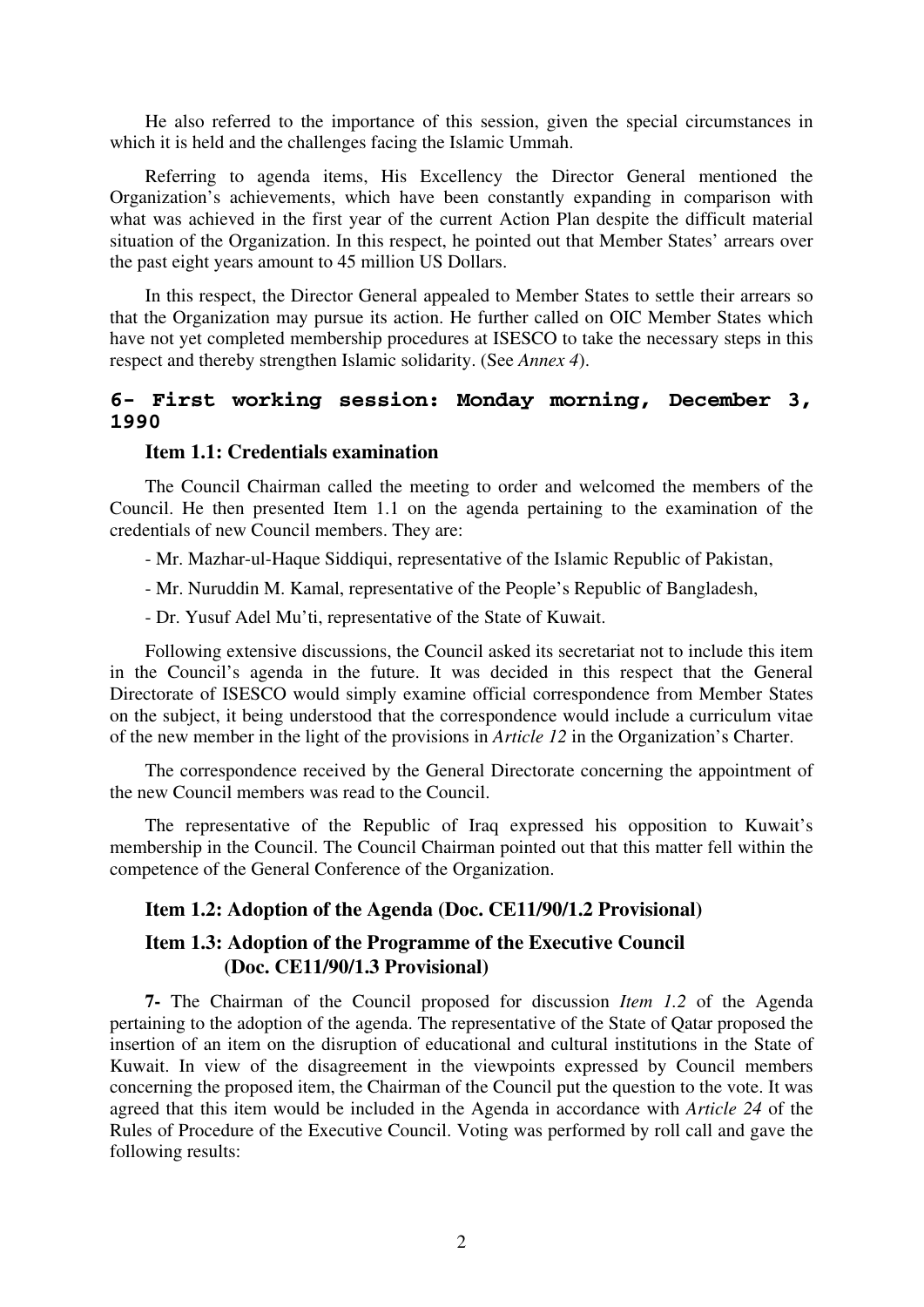- Those in favour: Pakistan, Senegal, Guinea, Qatar, Comoro Islands, Egypt, Saudi Arabia and Kuwait (8)
- Those against: Jordan, Iraq, the Gambia and Palestine (4)
- Abstentions: Mali, Morocco and Malaysia (3).

The Executive Council entrusted the representatives of Qatar and the Comoro Islands with drafting the above-mentioned item and submitting it to the Council. The item would be discussed as the last question on the Agenda with the following wording: "*Situation of the educational, scientific and cultural institutions in the State of Kuwait as a result of the Iraqi invasion of this State, and role of the Organization in ensuring the continuation of these institutions and in protecting them against alteration and distortion.*"

The Council then approved the Draft Agenda of the Eleventh Council Session, (see *Annex N° 5*) *CE11/90/1.2*. It also approved the Draft Programme for this Council session (see *Annex N° 6*) *CE11/90/1.3*. The Council also adopted Decisions *CE11/90/D.1.2* pertaining to the Agenda and Decision *CE11/90/D.1.3* pertaining to the Programme of this Council session.

# **Second working session: Monday afternoon, December 3, 1990**

# **Item 2.1: Director General's Report on ISESCO's activities and achievements between the 10th and 11th sessions of the Council (Doc.** *CE11/90/2.1***,**  *CE11/90/2.1Ad.* **and** *CE11/90/2.1Cor.***)**

**8-** This session was devoted to consideration of *Item 2.1* of the Agenda regarding the Director General's Report on the Organization's activities and achievements in the interval between the tenth and eleventh sessions of the Executive Council. His Excellency the Director General first made an introductory statement in which he addressed the Organization's major achievements in the interval between the tenth and eleventh sessions of the Executive Council and indicated that expenditure on programmes amounted to 78% of overall expenditure, notwithstanding the fact that the Organization received only 14.40% of the contributions due for the previous financial year. This was achieved thanks to the Organization's sound utilization of funds and the rationalization policy it follows.

His Excellency the Director General addressed in his presentation several important questions such as:

- Recruitment of new staff members who, as stressed by His Excellency the Director General, were selected on the basis of competence and productivity.
- The Organization's need for the Committee set up by the Executive Council to consider the draft Organizational Chart with a view to redressing the shortcomings of some structures of the General Directorate.
- The decision of the General Directorate to avail itself of the situation prevailing in the Arab region as a result of the Gulf crisis and to set up a Committee made up of ISESCO senior officials who were entrusted with the task of revising and assessing the Organization's activities and preparing a report thereon to be used by the Director General in taking sound decisions.
- The General Directorate's satisfaction with the viewpoints, observations and proposals received from Member States concerning the draft Medium-term Action Plan and the next draft Three-year Action Plan.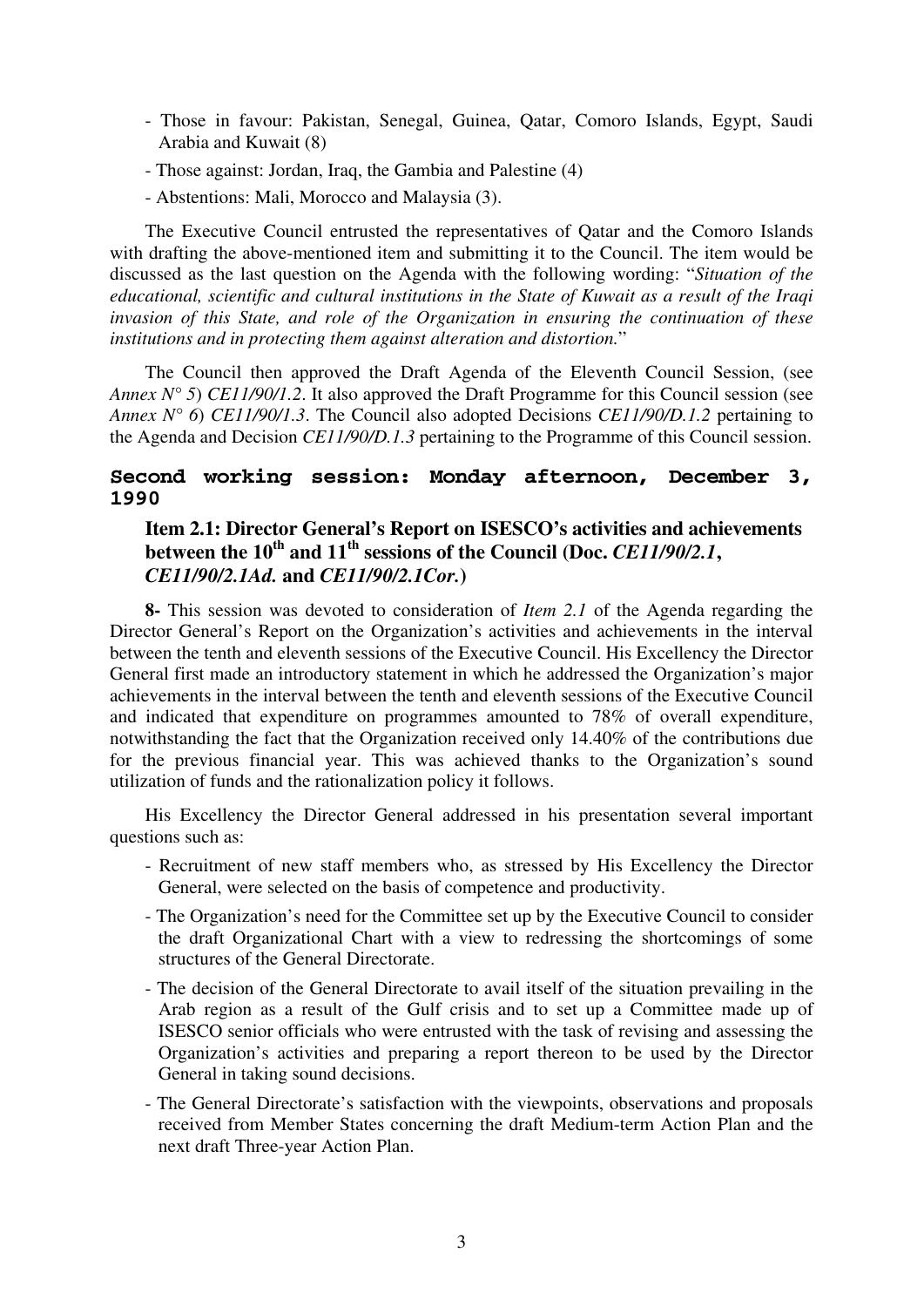- The importance of international cooperation, particularly that the world is on the threshold of a new order, which requires the pooling of efforts in order to contribute to giving substance to this new order.
- ISESCO's contribution to the World Conference on Education for All through the Special Islamic Programme for Literacy, which seeks to secure the right of all individuals to basic education as well as the right of each country to aspire to the highest levels of scientific development.
- The sense of frustration which is sometimes felt by the General Directorate owing to the scant interest shown by Member States regarding follow-up to the Organization's initiatives and financial and political support.
- Inability of the Organization to discharge its tasks in the boards of directors of Islamic universities despite the resolutions and recommendations issued by the meetings of the Organization of the Islamic Conference, in addition to the unfair interference in its competition by some organizations and institutions whose fields of competence are different from those of the Organization.

**9-** During the discussions which followed the Director General's presentation, Council members made observations and proposals, praising unanimously the programmes and activities achieved thanks to the efforts made by the Director General and his assistants. These observations and proposals can be summarized as follows:

- Coordination between ISESCO and OIC and the development of their relations.
- The reasons for cancelling the visits of the Executive Council Committee in charge of considering the reasons for Member States' failure to settle their contributions to the Organization's budget.
- The benefit to be derived from ACCT's experience in the distribution of budget shares among Member States.
- Determining the problems hindering the achievements of programmes and ascertaining whether those problems are due to Member States' delay in settling their contributions or to the way in which programmes are implemented.
- Addressing an Executive Council appeal to the Kings, Emirs and Heads of Islamic States and Governments at the sixth Islamic Summit in Dakar on the reasons behind some Member States' delay in settling their contributions.

**10-** In his replay to the afore-mentioned questions and observations, the Director General made the following remarks:

- Regarding the issue of coordination, His Excellency pointed out that the misunderstanding between ISESCO and the OIC General Secretariat had been dispelled and that the current relations between the General Directorate and the General Secretariat were satisfactory as the current trend was towards cooperation and complementarity.
- The inability of the Council's Contributions Committee to visit the countries concerned is due to the fact that the General Directorate received no replies from most of the countries concerned.
- Concerning the proposal on the lesson to be drawn from ACCT's experience in securing contributions, the Director General spoke extensively about the civilizational conflict and pointed out the reasons underlying the conflict. He called the attention of Member States to the seriousness of the situation and urged them to take the suitable decisions to assert the Islamic world's presence in this conflict. He indicated that the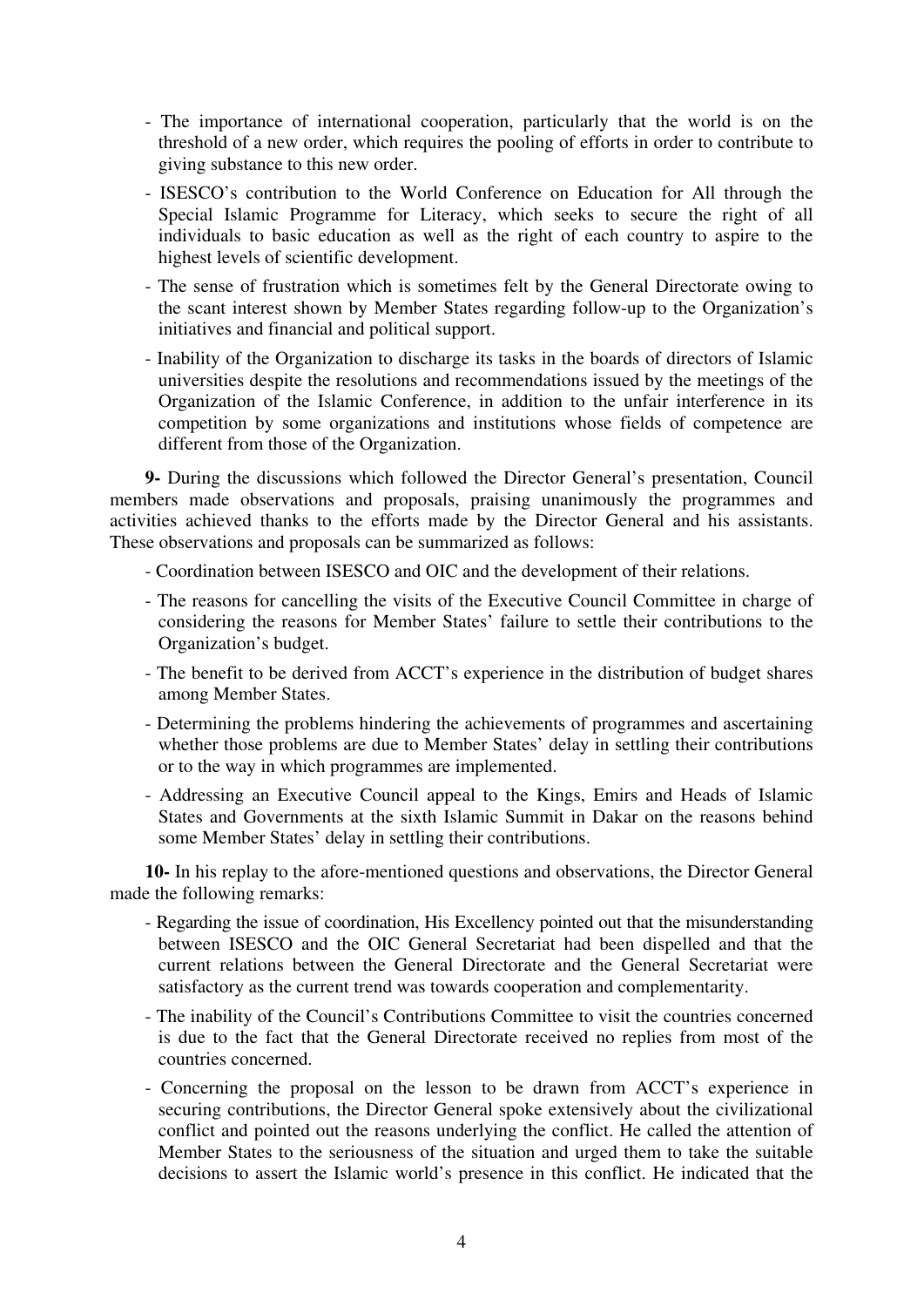only way to achieve that objective was through providing material and human support to the organizations working in the educational, scientific and cultural fields.

# **Third working session: Tuesday morning, December 4, 1990**

#### **Resuming discussion of Item 2.1**

**11-** At the beginning of this session, the Council resumed discussion of *Item 2.1* concerning the Director General's on the Organization's activities and achievements between the tenth and eleventh sessions of the Council. In this respect, the Council agreed that the General Directorate should undertake an assessment of the Organization's programmes and activities to be submitted to the next session of the Executive Council which would decide whether to continue this action, if it is successful, or entrust it to a Council committee or to the whole Council.

**12-** Then the Deputy Directors General of the Organization's three sectors, Education, Science and Culture, took the floor respectively to answer Council member's questions on the implementation of the programmes of the current Action Plan. In this respect, Council member expressed their appreciation for the results obtained in the various sectors. Their proposals revolved around the following:

#### **Education Sector:**

- The major steps undertaken regarding the educational strategy for the Islamic world in the light of the Qatar Symposium (1988) whose recommendations will be adopted as a working document to be submitted to the Conference of Education Ministers which will be held later for the purpose of adopting the draft educational strategy for Islamic countries.

- Continuing the work regarding the encyclopedia of Islamic languages.

- Supporting Member States' Qur'anic schools and providing them with the necessary teaching materials.

- Training teachers, professors and inspectors in the area of teaching Arabic and Islamic education.

- Stepping up efforts for the teaching and dissemination of the Arabic language in non-Arabic-speaking Islamic countries.

#### **Science Sector:**

- The necessity to enhance scientific research and promote science teaching in Member States.

- Standardization of science curricula in Member States' schools.

- Creating international Islamic prizes in the fields of science and technology to be sponsored by Member States through the Islamic Organization.

- Necessity to establish cooperation among Member States in scientific fields in order to benefit from the scientific progress of some Member States.

- Set up an Islamic fund to which well-to-do Member States would contribute in order to finance activities aimed at encouraging and promoting scientific research in the Islamic world.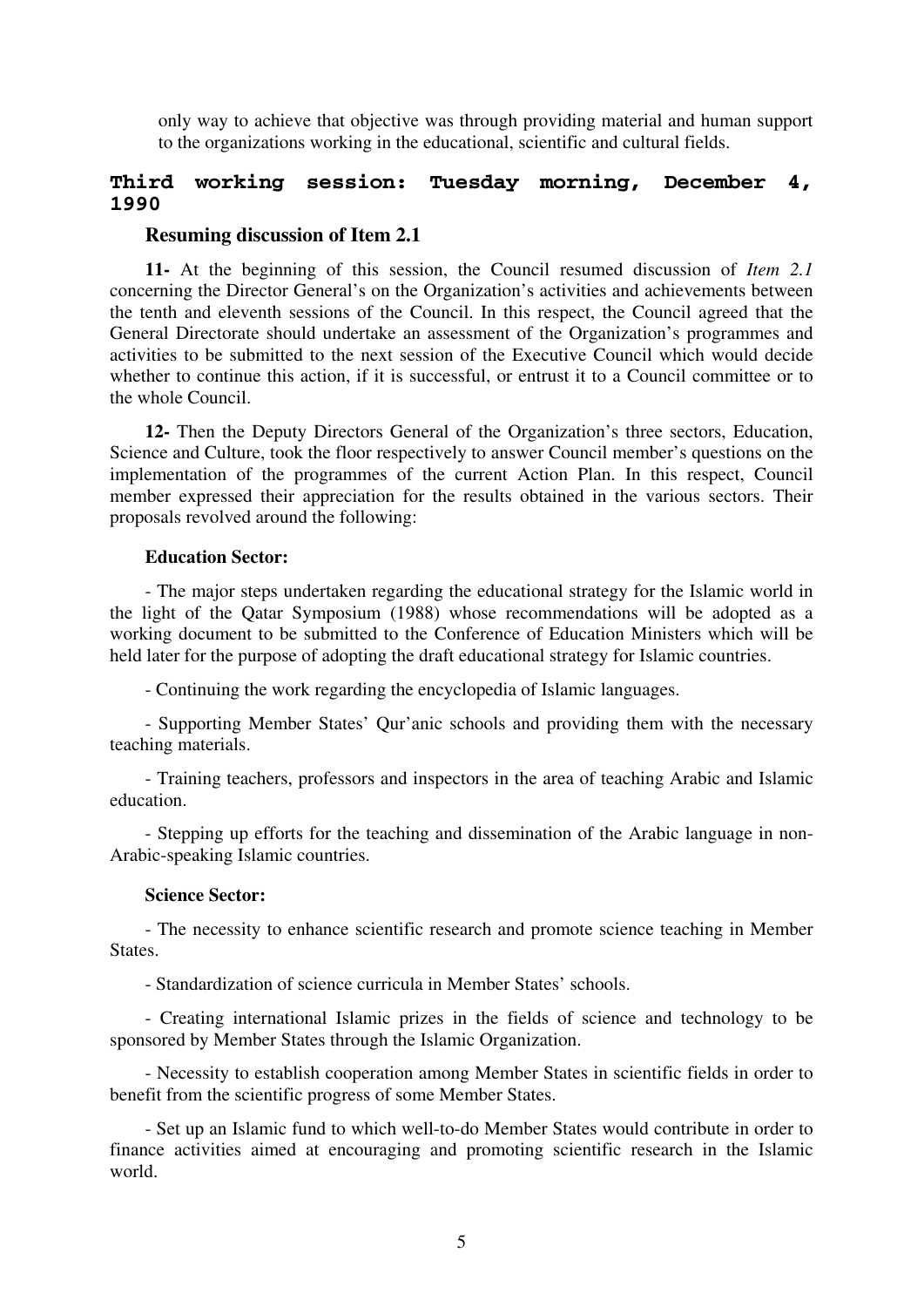#### **Culture Sector:**

- Determine, through the Culture Sector's programmes, the position of the contemporary Islamic world, in the light of the new mutations in the world.

- Stress the importance of protecting Muslim youth against destructive intellectual currents.

- Expedite the manufacturing of the machines needed to write the languages of Muslim peoples in the Arabic script.

- Coordinate with the Islamic specialized institutions and centres in follow-up to the elaboration of the draft comprehensive Islamic encyclopedia.

- Necessity to survey the major Islamic works in order to ensure, before their translation by the Organization, whether they have already been translated.

- Take greater care of Islamic manuscripts, particularly in Africa, in order to make good use of them and preserve them from destruction and loss, pending the convening of a symposium on the preservation of Islamic manuscripts.

- Ensure follow-up to the implementation of the programme on the situation of the Muslim woman inside and outside the Islamic world and hold the symposium programmed on the subject.

- Necessity to provide the financial resources needed for the implementation of these ambitious programmes.

The Deputy Directors General then took the floor and thanked Council members for their observations and proposals, stressing that they will take them into consideration while implementing the remaining programmes of the current Action Plan and that they will take them into account in the next Three-year Action Plan.

# **Fourth working session: Tuesday afternoon, December 4, 1990**

# **Resuming discussion of Item 2.1**

Discussion of *Item 2.1* was resumed during this session, and the following officials took the floor successively: the Official in charge of the Information Service and the Head of the Director General's Cabinet, who is in charge of international cooperation. The official in charge of the Information Service reviewed the activities and information programmes implemented by the Service, pointing out the importance of these programmes and their role in publicizing the Organization's activities and achievements. He also appealed on behalf of the Director General to Council members to be ISESCO's messengers to their respective countries, in order to publicize ISESCO's mission and objectives therein.

As for the official in charge of international cooperation, he stressed the following:

- Importance of the Special Islamic Programme for Literacy and its role in the process of comprehensive development.

- Consolidation of cooperation between ISESCO and similar UN and OIC institutions as well as the other specialized organizations, in order to implement the cooperation agreements signed with them.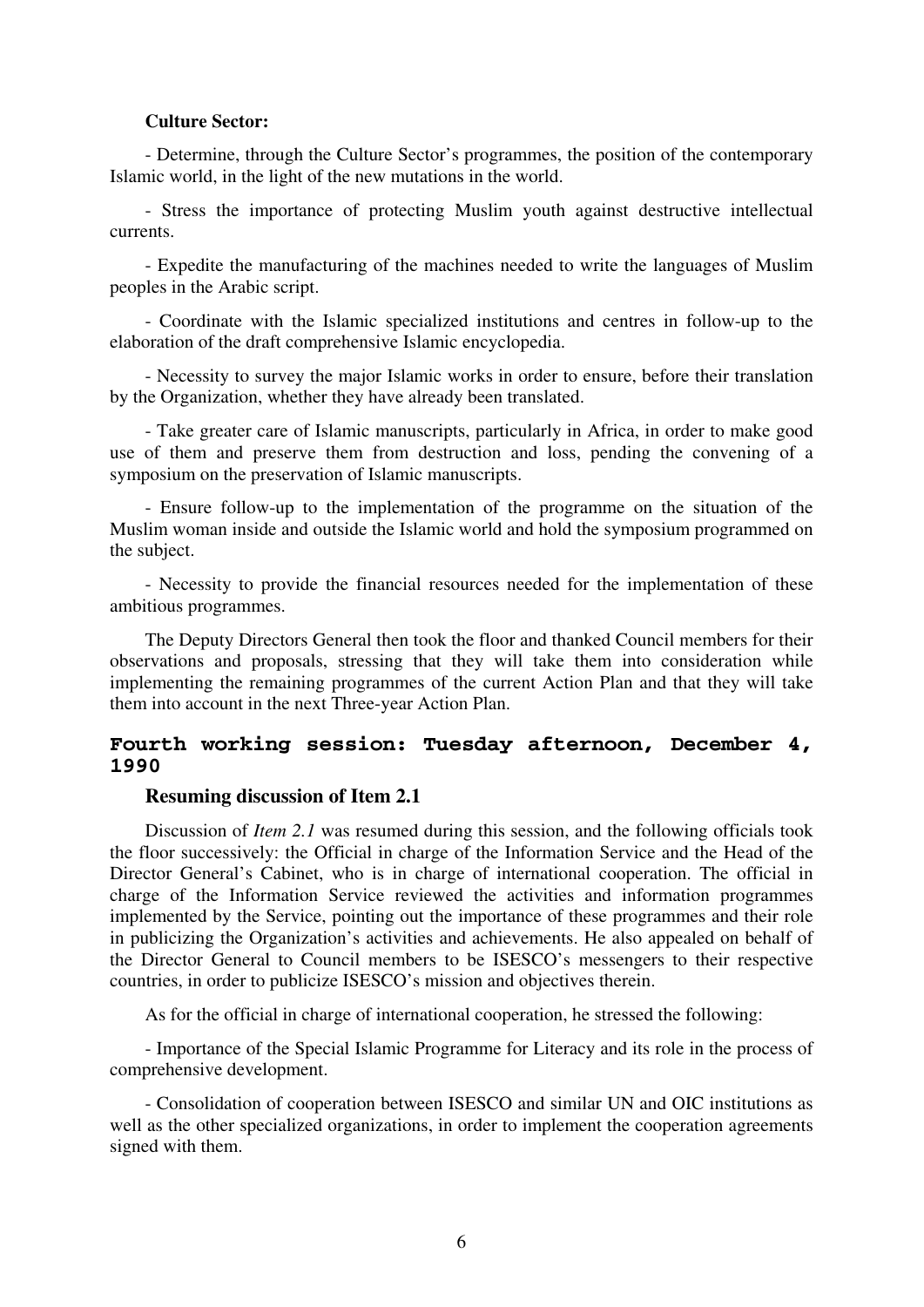- Consolidation of ISESCO's presence in international fora in order to contribute to bringing about a new international order in the educational, scientific and cultural fields.

- Consolidation of the Director General's Cabinet with the necessary human resources in the light of the new organizational setup and its requirements.

Following discussions by Council member, who apprised the General Directorate of their amendments and proposals, the Council approved the Director General's report on the Organization's activities and achievements in the interval between the tenth and eleventh sessions of the Executive Council and adopted Decision *CE11/90/D.2.1* in annex.

# **Item 2.2: Director General's Financial Report and the Closing Accounts for Financial Year 1989-1990 (Doc.** *CE11/90/2.2***)**

**14-** The Head of the Administrative and Financial Affairs Service then introduced the financial report and closing accounts for financial year 1989-1990, and indicated that the budget for the financial year ending 30 June 1990 stood at US\$ 9,369,329 whereas total receipts reached only US\$ 1,348,827.53, that is to say 14.40% of expected income. This induced the Organization to resort to the surplus from previous years in order to cover programme expenditure, which increased significantly in comparison with the previous year. Thus, expenditure on programmes increased by 91% for Education programmes, 37 for Science programmes and  $64\%$  for Culture programmes.

Concluding his presentation, the Head of the Administrative and Financial Affairs Service pointed out that the General Directorate had not received any contribution yet for financial year 1990-1991. He further indicated that the Organization had implemented the recommendations issued by the Executive Council at its tenth session.

The Council took note, with satisfaction, of the financial policy applied by the Director General and commended his efforts in this respect. Upon discussing this question, Council members approved the Director General's financial report and closing accounts for financial year 1989-1990 and adopted Decision *CE11/90/D.2.2* in annex.

# **Item 2.3: Director General's Report on Member States' contributions (Doc.** *CE11/90/2.3***)**

**15-** Then the Head of the Administrative and Financial Affairs Service presented a detailed report on the situation of Member States' contributions to the Organization's budget, in which he addressed the following:

**a-** Member States' accumulated arrears, which stand at 45 million US dollars.

**b-** Inadequacy and irregularity of contributions and their adverse impact on the planning of a sound financial policy.

**c-** A permanent loss in earning representing 14% of the overall budget owing to the fact that some OIC Member States have not joined the Organization.

**d-** Some Member States' contesting of their contribution rates in the Organization's budget.

Following extensive debates, Council members made proposals aimed at identifying effective solutions likely to enable ISESCO to secure contributions and arrears of Member States. These proposals are as follows: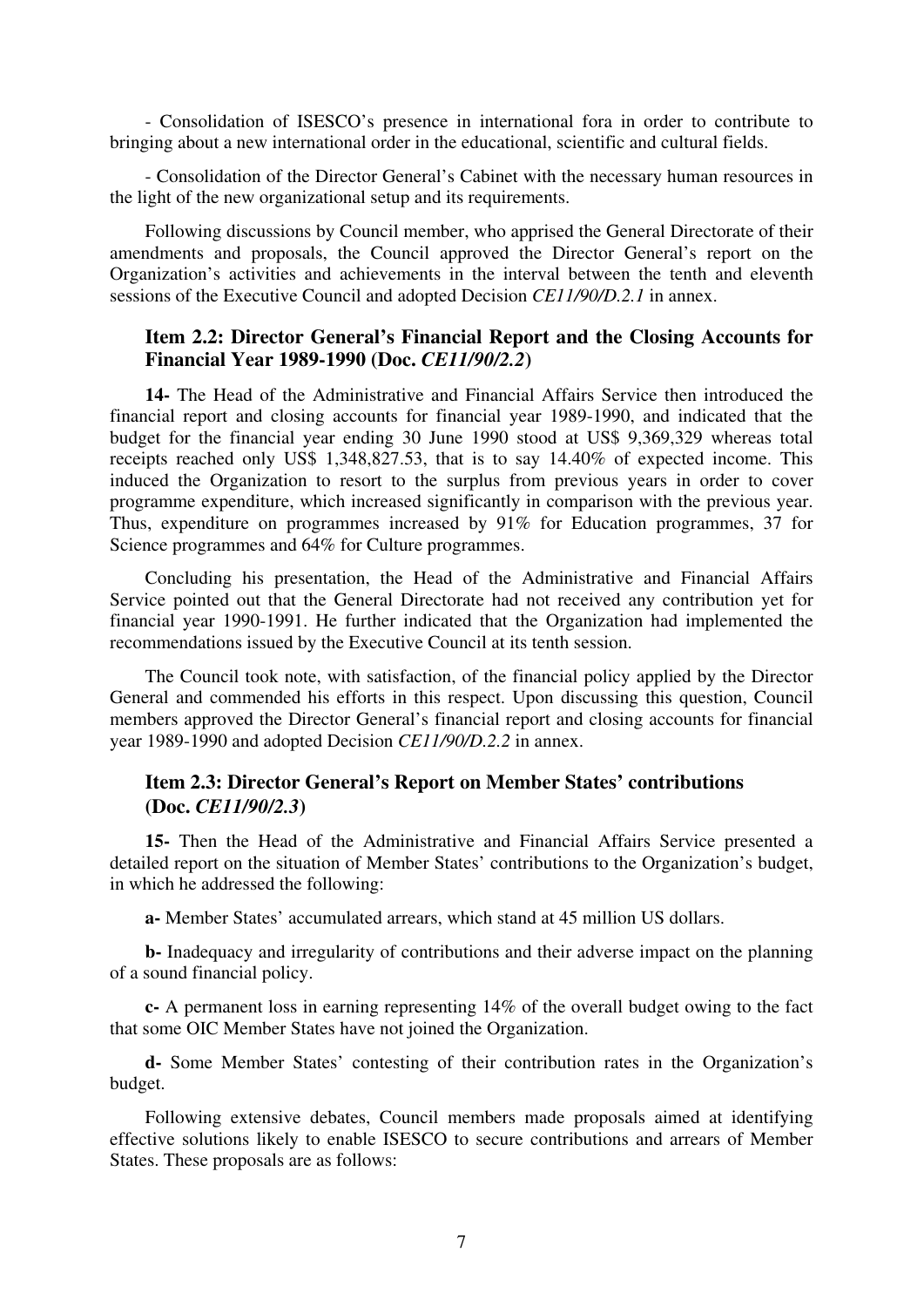**a-** Enable ISESCO to implement the General Conference resolution regarding coordination or integration into ISESCO of some similar specialized organizations in order to secure permanent financing for ISESCO.

**b-** Settle, once and for all, the issue of contribution rates.

**c-** Contract private charitable associations and patrons in Islamic countries in order to secure additional financing resources.

**d-** Publicize ISESCO's activities and mission at the level of the Islamic world and involve Islamic countries in the implementation of the Organization's programmes in order to assert its credibility and this secure Member States' support.

**e-** Reduce Member States' contribution rates and draw up the Organization's budget accordingly.

**f-** Invite voluntary donations from Member States on the occasion of General Conference meetings.

Council members also noted that some ISESCO Member States honour their contributions in other international organizations, such as UNESCO, ALECSO and the Technical and Cultural Cooperation Agency (ACCT), but fail to settle them at ISESCO. Similarly, some Islamic countries provide donations and grants to many non-Islamic organizations whereas it would have been more appropriate to provide that assistance to ISESCO.

The Council then approved the Director General's report on the situation of Member States' contributions to ISESCO's budget, and adopted Decision *CE11/90/D.2.3* in annex.

# **Fifth working session: Wednesday morning, December 5, 1990**

# **Item 3.1: Report of the Executive Council Committee on the reasons for nonsettlement by some Member States of their contributions to the Organization's budget (Doc.** *CE11/90/3.1***)**

**16-** At the beginning of the session, the Chairman of the Executive Council's Committee in charge of considering the causes behind some Member States' failure to settle their contributions to the Organization's budget, took the floor and indicated that the Committee held three meetings since it was set up by the Executive Council at its tenth session. He informed the Council of the working method used by the Committee in classifying Member States in the light of their settlement of contributions to the Organization's budget. He submitted a schedule of the visits that the Committee was to pay to those Member States which have not been settling their contributions to the budget and indicated that those visits had been postponed in view of the situation prevailing in the Arab world. He requested that the mandate of the Committee be extended until the twelfth session of the Executive Council, so that it may complete its work and thanked the Council for its confidence in the Committee.

**17-** Having heard the above-mentioned report, the Council members held extensive discussions thereon and put forward the following proposals:

1- Correspondence pertaining to the settlement of contributions should be addressed to the ministers concerned in Member States.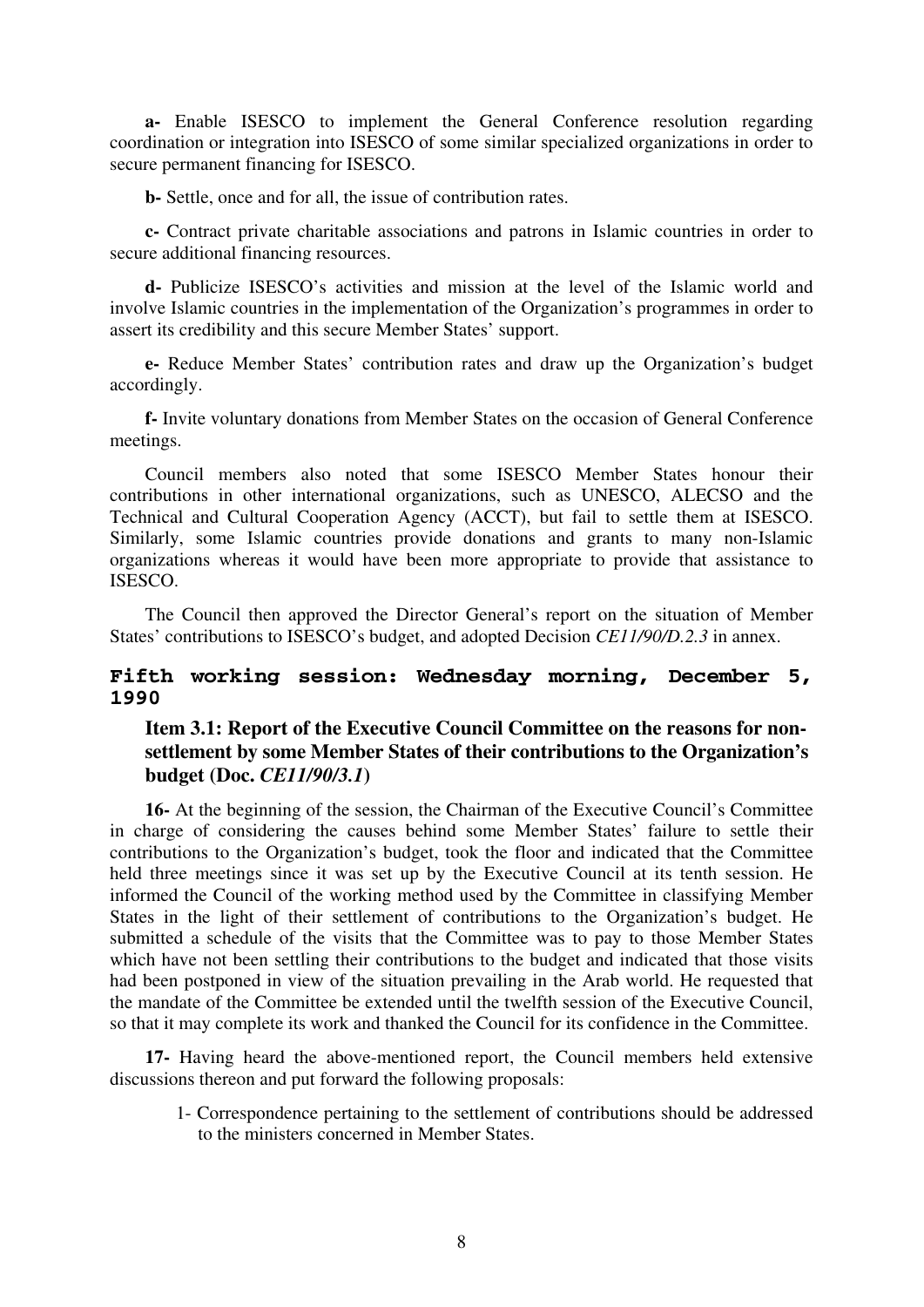2- ISESCO should hold regular coordination meetings with the relevant parties in the regional groups made up of Member States (Africa, Asia, and the Arab World) in order to acquaint them with the programmes of the Organization as well as their implementation, thereby inducing their respective states to participate in these programmes and settle their contributions to the Organization's budget.

**18-** Before ending this session's proceedings, the Council set up a committee composed of the representatives of Malaysia, Kuwait, and Senegal to draft an appeal to the Kings, Emirs and Heads of Islamic States and Governments calling upon them to ensure that ISESCO be provided with the material resources needed to that it may achieve the goals for which it was established.

In this respect, the Council entrusted the Director General of ISESCO with submitting that appeal to the Summit. It also entrusted the Council Chairman with sending a letter to the Secretary General of the Organization of the Islamic Conference, requesting him to insert this item in the agenda of the sixth Islamic Summit and to contact His Highness Sheikh Jaber Al Ahmed Al Jaber Al Sabah, Emir of the State of Kuwait and Chairman of the Fifth Islamic Summit, and His Excellency Mr. Abdou Diouf, President of the Republic of Senegal and Chairman of the forthcoming Islamic Summit, to acquaint them with this question and facilitate the mission entrusted to the Director General of the Organization.

At the end of the session, the Council adopted the report of the Committee in charge of considering the reasons behind some Member States' failure to settle their contributions to ISESCO's budget, and adopted Decision *CE11/90/D.3.1* in annex.

# **Item 3.2: Report of Financial Control Committee and of the Audit Company (Doc.** *CE11/90/3.2***)**

**19-** In the absence of the Chairman of the Financial Control Committee, Mr. Salim Siddiqi, who apologized for health reasons, the Head of the Administrative and Financial Affairs Service provided the necessary clarifications to the queries and remarks made by Council members with respect to the reports of the Financial Control Committee and of the audit company. The Council discussed the two reports and commended the efforts expended by the General Directorate in this respect, particularly the allocation of 78% of overall expenditures to the implementation of programmes. The Council approved the two reports and decided to submit them to the next General Conference for adoption. (Decision *CE11/90/D.3.2*).

# **Sixth working session: Wednesday afternoon, December 5, 1990**

# **Item 4.1: Draft Medium-Term Plan 1991-2000 (Doc.** *CE11/90/4.1***)**

**20-** The Director General introduced the Medium-Term Plan 1991-2000 and referred to the general conditions in which the Plan was prepared. He indicated that the General Directorate had resorted to extensive consultations with similar international organizations, government circles in Member States, institutions working in education, science and culture and prominent personalities in these fields.

He stressed that the plan was not final and that it was only a preliminary draft which was to be enriched by the observations and proposals of the honourable Council members. In the light of the discussions and observations made by Council members, the Council entrusted the three-member Committee in charge of formulating the Council's appeal to the Sixth Islamic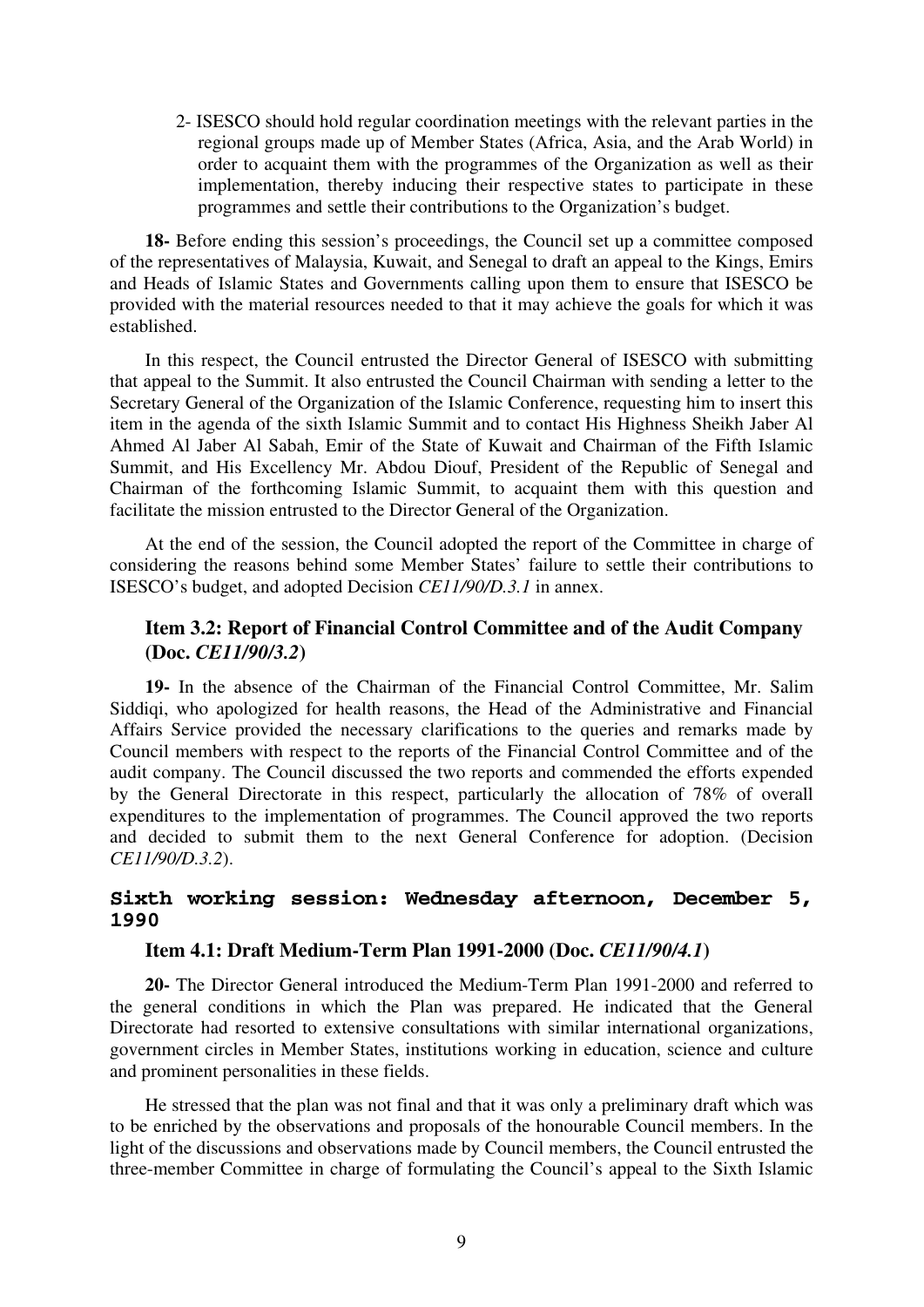Summit with the task of compiling all remarks and observations and making proposals thereon to the Council. Upon making cognizance of the Committee's proposals, the Council adopted the draft Medium-Term Plan 1991-2000 in its general guidelines. It requested the General Directorate to prepare the final draft, taking into consideration the proposed amendments, and to submit it to the next Council session. It then adopted Decision *CE11/90/D.4.1* in annex.

# **Seventh working session: Thursday morning, December 6, 1990**

# **Item 4.2: Draft Plan for 1991-1994 (Doc.** *CE11/90/4.2Cor.***)**

**21-** This session was devoted to the discussion of the draft Plan of Action and Budget for 1411-1414H (1991-1994). At the beginning of this session, the members of the Council made their comments on the plan's educational, scientific and cultural programmes and agreed on their comprehensiveness and complementarity. Then they requested some clarifications concerning certain programmes and the budgets allocated to them. They also contributed numerous proposals aimed at enriching the plan of action and helping the General Directorate identify the most efficient ways of implementing these programmes and securing the resources needed for their implementation. The aim is to enable Member States to derive greater benefits from those programmes and ensure that they actually meet their needs.

These proposals may be summed up as follows:

- 1- Work out a number of programmes taking into account the new international situation, in the light of the ideological mutations witnessed by the world today and which may affect the Islamic cultural identity in the future. Hence the need to include in the Organization's next plans of action suitable programmes to face these changes and new requirements.
- 2- Give priority to programmes not covered by bilateral relations between Member States, and provide for mechanisms likely to help avoid duplication of work with similar organizations.
- 3- Draw up programmes devoted to agricultural, technical and professional training.
- 4- Provide financial assistance to Qur'anic schools.
- 5- Prepare a unified Islamic programme for the teaching of Islamic philosophy.
- 6- Translate the meanings of the Holy Qur'an into the languages of Muslim peoples.
- 7- Step up support to Member States' national commissions for education, science and culture, as they constitute efficient instruments in terms of establishing links and coordinating relations between ISESCO and Member States.
- 8- Give priority to programmes concerned with intellectual issues and coordinate action with similar organizations with regard to technical programmes.
- 9- Provide grants for the training of teachers in scientific branches; those grants are to be offered by well-to-do states.
- 10- Coordinate activities between the various sectors and services of the Organization in implementing the programmes of the plan of action.
- 11- Place the implementation of certain programmes of the Plan of Action under the supervision of some Member States which would sponsor them or provide the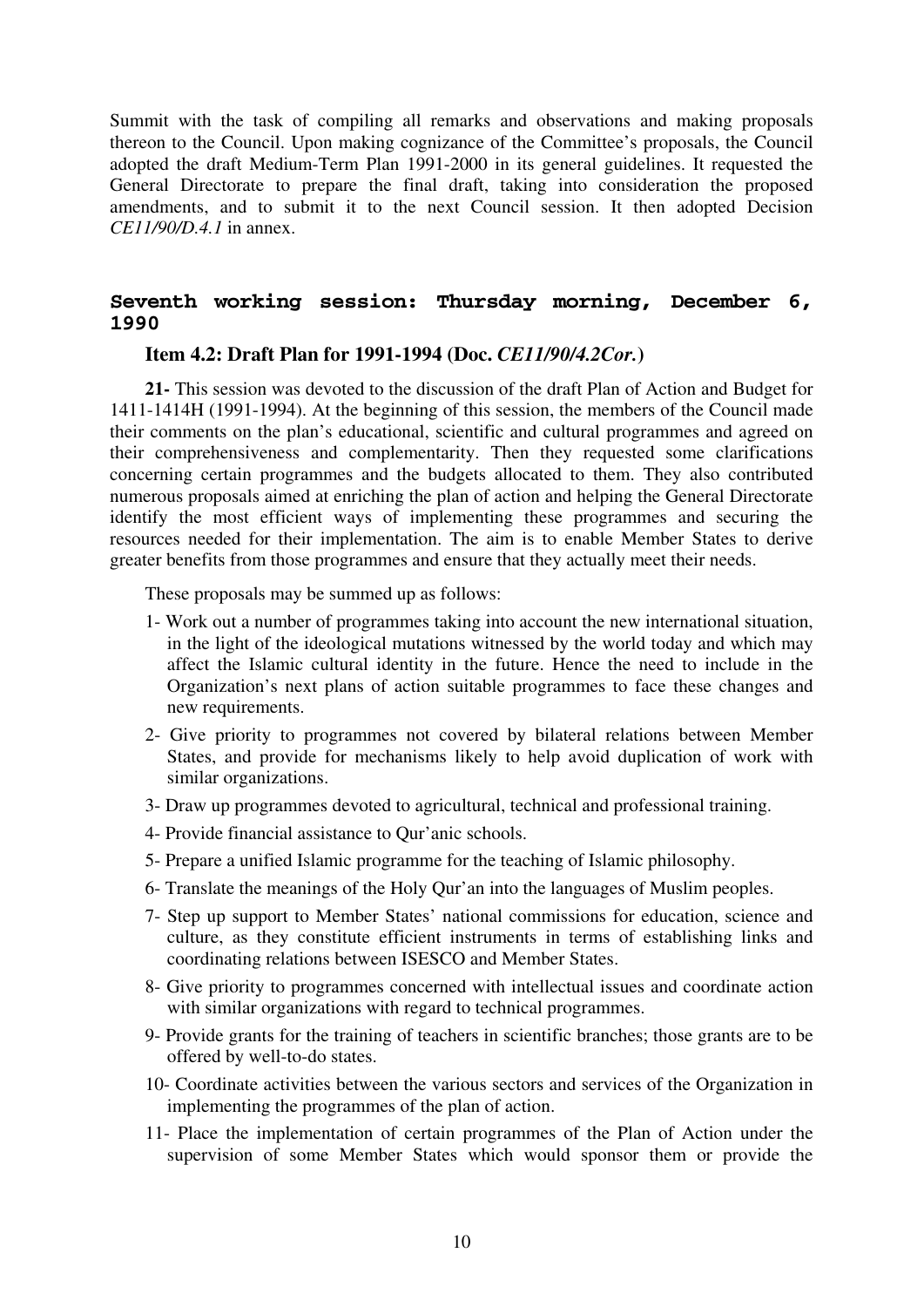equipment or facilities available to them and needed for the programmes' implementation.

12- Consolidate the special programme on supporting and protecting educational and cultural institutions in occupied Palestine.

**22-** Then the Director took the floor to answer some questions concerning what is referred to as the islamization of knowledge and some other questions related to ISESCO's three-year budget. These were:

- a 7% increase in the draft budget in comparison with the previous budget,
- the funds allocated to the expenditure of the General Conference, the Executive Council and the Financial Control Committee,
- the funds allocated to the activities of the Director General, the new recruitments expected and the meetings attended by the Organization.

He asked the Council to schedule the programmes of this plan of action according to a priority scale and in the light of the Organization's receipts so that the General Directorate may take into account while implementing programmes.

**23-** The Deputy Directors General then took the floor to provide clarifications on the questions raised by Council members regarding the programmes of the draft Plan of Action and Budget for 1411-1414H (1991-1994). They thanked Council members for their remarks and suggestions and indicated that the General Directorate would seek to examine them and include part of them into the draft three-year Plan of Action 1991-1994, the rest would be taken into account in the preparation of the next two draft three-year plans and budgets which will cover the period up to the year 2000. They expressed the hope that the Organization will be provided with the financial resources needed for the implementation of these programmes.

**24**- In view of the current difficult financial situation of the Organization, and the need to secure immediate financial resources to be spent on the remaining programmes of the current 1988-1991 Plan of Action and thereby maintain the high rate of expenditures on the implementation of programmes, which stood at 78% as was pointed out, the Council agreed to send a delegation composed of the Chairman of the Executive Council, the Chairman of the Council Committee in charge of considering the causes of some Member States' failure to settle their contributions to the budget of the Organization, and the representatives of Malaysia and Senegal, accompanied by the Director General of the Organization, to contact some of the heads of state of some member countries with a view to collecting donations and grants likely to enable ISESCO to overcome its current financial predicament.

# **Eighth working session: Thursday afternoon, December 6, 1990**

#### **Resuming discussion of Item 4.2**

**25-** After hearing additional clarifications on this item, the Council adopted the draft Plan of Action and Budget for 1411-1414H (1991-1994), in its broad lines as contained in Document CE11/90/4.2. It asked the General Directorate to prepare the final draft Plan and Budget, taking into consideration the observations and suggestions put forward by Council's members, as well as those to be sent by Member States and distinguished Muslim personalities, prior to its adoption at the Council's next session. Then the Council adopted Decision *CE11/90/D.4.2*.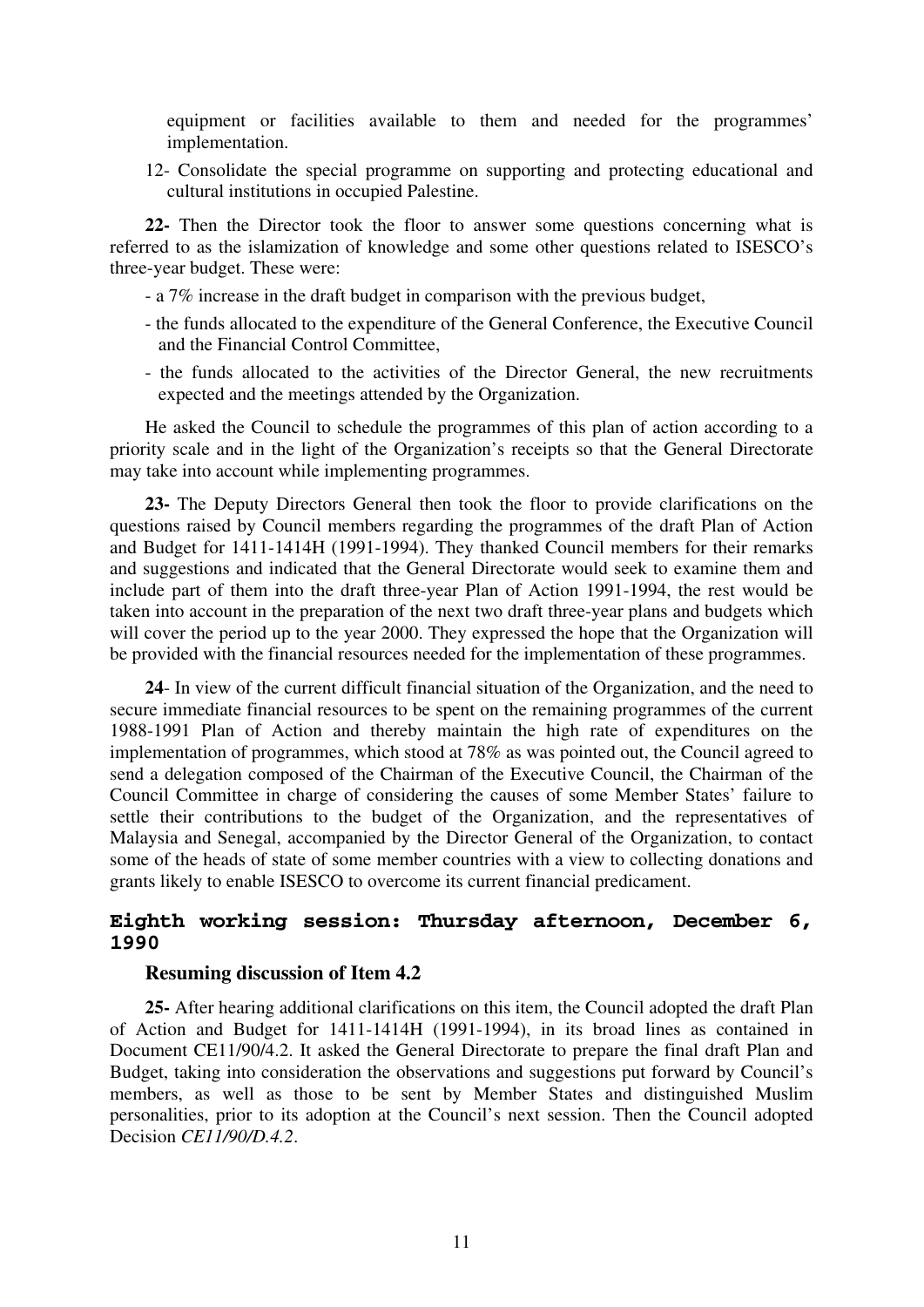# **Item 4.3: Implementation mechanisms of the Special Islamic Programme for Literacy and Basic Training for All in Islamic Countries and Communities (Doc.** *CE11/90/4.3***)**

**26-** The Council heard a presentation concerning the Implementations Mechanisms of the Special Islamic Programme for Literacy and Basic Training for All in Islamic Countries and Communities (Document *CE11/90/4.3*). In this presentation, it was pointed out in particular that this Implementation Plan was basically aimed at facilitating the eradication of illiteracy among Muslims through the use of the language of the Qur'an, providing books and issuing periodicals in the Arabic language, as well as training teachers for this purpose. Moreover, the Plan provides for the promotion of Qur'anic schools, so that they may be complementary with modern education. The plan is also aimed at consolidating the Islamic faith.

**27-** Taking the floor on this subject, the Director General emphasized that the General Directorate has taken into consideration two important factors in the preparation of the draft Plan, namely:

- 1- the specificities of the Islamic world, which is characterized, on the one hand, by its unity and, on the other, by the diversity of its civilizational and cultural backgrounds.
- 2- ISESCO's wish to participate along with the four international organizations' sponsoring the World Conference on Education for All.

The Director General then asked the Council to adopt this draft Programme so as to enable ISESCO to coordinate action with the relevant Islamic institutions and the international organizations sponsoring the above-mentioned conference and to consider the Islamic Programme as one of ISESCO's priority programmes in order to urgently secure the budget needed for its implementation.

**28-** The Council members then took the floor to comment on some concepts and terms in this draft. Their proposals included the following:

- Organize a symposium to be attended by representatives from various parties with a view to examining the aspects related to the literacy issue, and finding out the causes behind the failure of some literacy projects as well as the difficulties that confronted the parties in charge of those projects in order to benefit from their experience.
- Get acquainted with the various national plans related to the literacy issue in Member States, and draw upon them with a view to enriching the draft Islamic Programme.
- Seek a national political decision from Member States to ensure the success of this project.
- Reconsider the general framework of the literacy programme and orient it in such a way as to ensure actual benefits through the following five stages:
	- 1- Making Member States and individuals alive to the importance of this project through a broad-based awareness-enhancing campaign.
	- 2- Training literacy supervisors and leaders.
	- 3- Determining the contents and elements of this draft plan.
	- 4- Working out a schedule for the implementation of the draft Islamic Programme.
	- 5- Asserting the results.
- Distinguish between the special literacy programme whose implementation is entrusted to the Education sector of the Organization and the draft Special Islamic Programme for Literacy.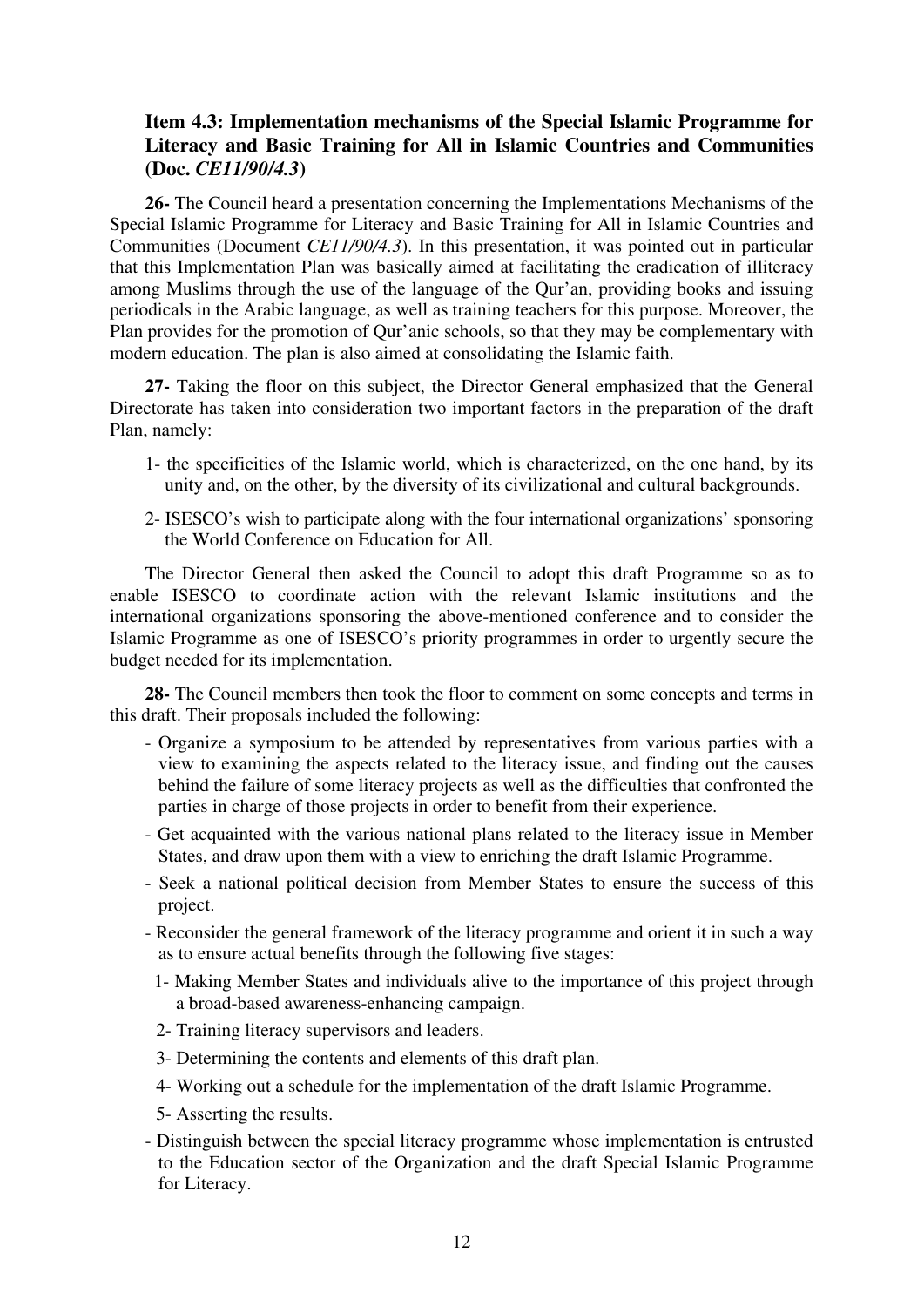- Distinguish between literacy and adult education in view of differences in methodology.
- Give particular attention to basic education as the most important introduction to literacy.
- Provide incentives for those benefiting from literacy programmes and for officials in charge of those programmes.
- Step up efforts with a view to devising a typewriter for transcribing the languages of Muslim peoples into the language of the Qur'anic, to help them eradicate illiteracy.
- Send letters to Member States requesting them to provide ISESCO with details on their national plans in the field of literacy, along with information about Member States, their achievements in this respect and the assistance provided to them by the World Bank after the Jomtien Conference. Such information will further enrich the draft Islamic Literacy Programme, prior to its submission to sponsors in order to secure the resources needed for to its implementation.

# **Ninth session: Friday morning, December 7, 1990**

#### **Resuming discussion of Item 4.3**

**29-** The Council heard additional observations made by the General Directorate on the Implementation Mechanisms of the Special Islamic Programme for Literacy and Basic Training for All in Islamic Countries and Communities in the light of the Council's proposals and remarks thereon.

In this respect, the Council agreed on the following:

1- Consecrate the title of ISESCO's literacy document which was adopted by the Jomtien Conference as follows:

"Special Islamic Plan for Literacy and Basic Training for All in Islamic Countries and Communities".

- 2- Change the title of document CE11/90/4.3 included under Item 4.3 of the agenda of the current Council session as follows: "Implementation Mechanisms of the Special Islamic Programme for Literacy and Basic Training".
- 3- Give priority in programme implementation to the programme on standardization of the Qur'anic script in writing the languages of Muslim peoples, in view of its positive impact on the eradication of illiteracy in the Islamic world.

In this respect, the Director General stressed the importance of this programme which is aimed at enabling the Muslim world to assert its presence in the modern civilizational struggle.

The Council requested the General Directorate to reformulate the project in the light of its proposals and observations before it is to be submitted to the next Council session for adoption.

The Council also noted with satisfaction the coordination measures taken by the General Directorate in conjunction with the international organizations and institutions concerned with the issue of literacy with a view to implementing this project.

The Council then adopted Decision *CE11/90D.4.3* in annex.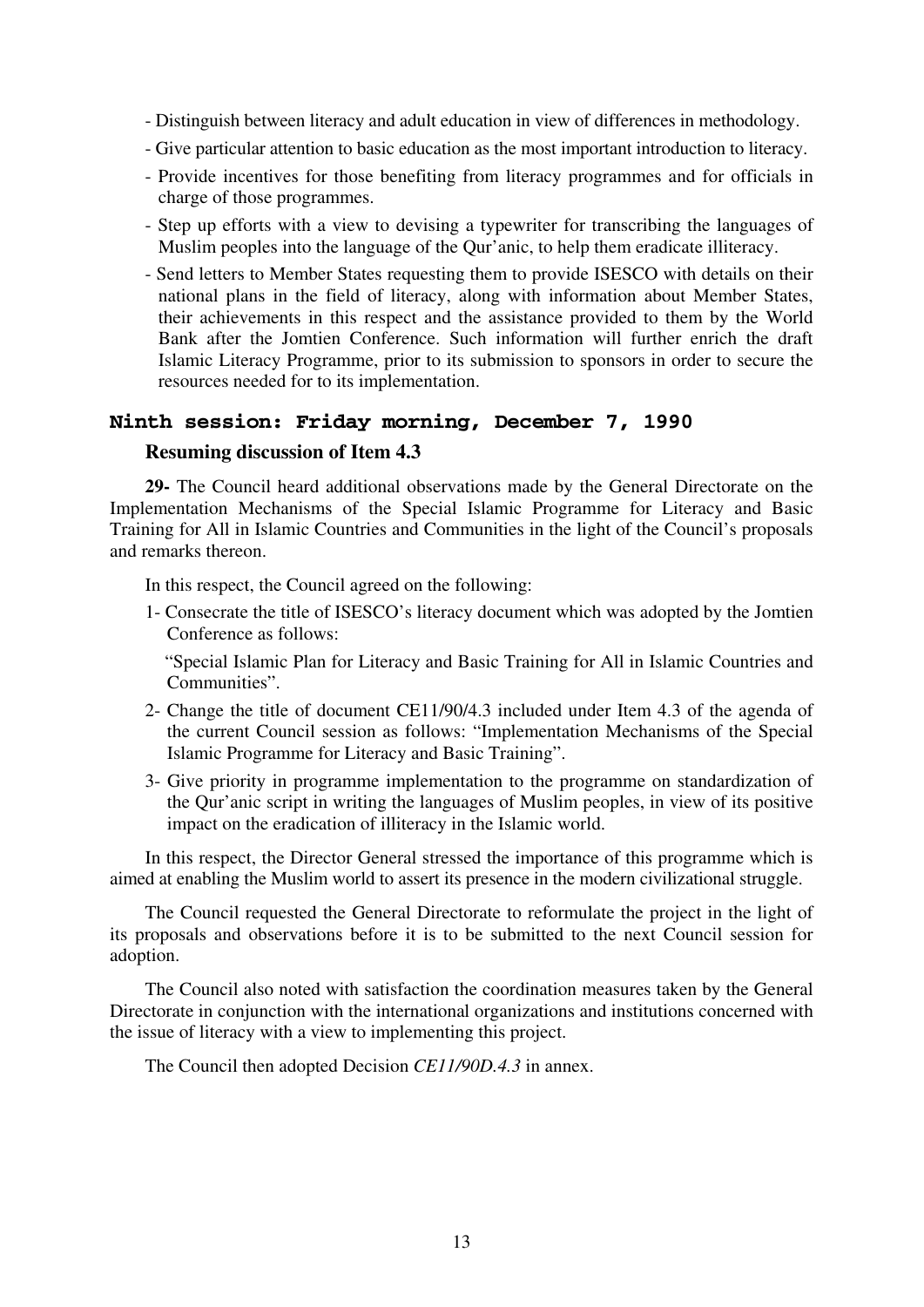# **Item 5.1: Report of the Executive Council Committee in charge of considering the General Directorate Organizational Chart (Doc.** *CE11/90/5.1***)**

**30-** After taking cognizance of document *CE11/90/5.1* concerning the draft Organizational Chart of ISESCO's General Directorate, the Council heard the report of the Chairman of the Executive Council Committee in charge of this project which is included in the said document.

In his report, the Committee Chairman stressed the objectives which were taken into consideration during the preparation of the report. They are as follows:

- Ensure further rationalization of the Organization's human resources and emphasize the flexibility of the proposed structures.
- Ensure the efficiency and transparency of the proposed structures in order to achieve optimal productivity at the lowest cost.

The report also recommended to freeze recruitments for the time being, and to give toppriority in future recruitment to the countries which are not currently represented in the General Directorate and to provide a legal status to the Organization's Recruitment Committee.

# **Tenth working session: Friday afternoon, December 7, 1990**

# **Resuming discussion of Item 5.1**

**31-** The Director General took the floor at the beginning of this session and gave some clarifications on the Recruitment Committee and its membership. He also gave an account of the applications received by the General Directorate for the new posts and the method used in selecting applicants according to competence.

Then the Chairman of the Council Committee in charge of considering the Organizational Chart of the General Directorate took the floor and thanked Council members for commending the work of the Committee and for their remarks and proposals on the report of the Committee. These remarks centred on the following:

- 1- Lower the square of the Secretariat of the General Conference and the Executive Council in the Chart contained in the report of the Committee to the level of the Director General's Cabinet.
- 2- Raise the office of head of the Director General's Cabinet to the rank of director.
- 3- Add the Protocole Office to the Director General's Cabinet.
- 4- Place the follow-up section before the evaluation section in the column under the Evaluation, Follow-up and Control Service.
- 5- Devote a programme to Islamic universities in Islamic countries.
- 6- Respect, first of all, the principle of geographical distribution in staff recruitment, particularly that competence is not the exclusive privilege of some countries rather than others.

The Executive Council then adopted the report of the Committee in its general principles and guidelines, pending its submission, for information, to the General Conference Committee in charge of revising the Charter and internal regulations of the Organization. The Council also adopted Decision *CE90/D.5.1* in annex.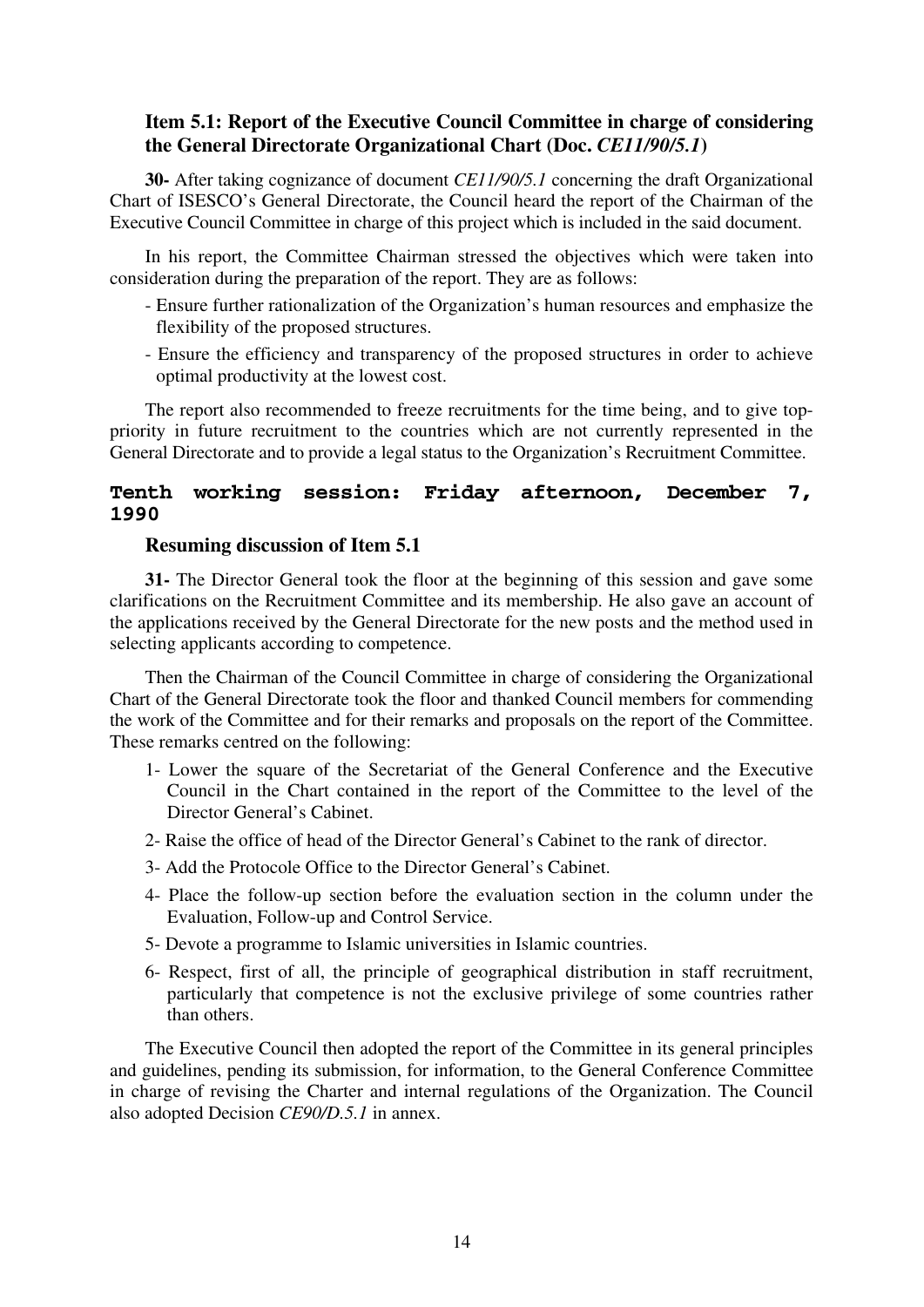# **Item 6: Situation of the educational, scientific and cultural institutions in the State of Kuwait as a result of the Iraqi invasion of this state and the role of the Organization in ensuring the continuation of these institutions and in protecing them against alteration and distortion (Draft Decision** *CE11/90/DD6***)**

**32-** The discussion of this item started with the statement of the representative of the State of Kuwait who gave a detailed account of the situation of the educational, scientific and cultural institutions in the State of Kuwait as a result of the Iraqi invasion (*Annex N°7*).

Then the representative of the Republic of Iraq took the floor and indicated that Iraq is prepared to provide evidence that the institutions concerned are well preserved and that Iraq attaches great importance to education, science and culture (*Annex n° 8*).

The representative of the State of Qatar then took the floor and stressed the necessity for the Organization to adopt a stance whereby to protect the educational institutions in the State of Kuwait, namely through the adoption of the decision pertaining to this item.

The representative of the Hashemite Kingdom of Jordan then presented a draft amendment to the draft decision on *CE11/90/DD6*. He suggested to delete the second paragraph of the preamble and to reformulate the first paragraph of the decision, thus indicating that the Executive Council deplored the dramatic situation and massive losses suffered by the Kuwaiti people, including the disruption of the educational process and the damage inflicted upon the educational, scientific and cultural institutions.

He also suggested to delete the second operative paragraph so that paragraph 3 would become paragraph 2 and paragraph 4 would become paragraph 3. Likewise, he suggested to add a fourth paragraph in which the Executive Council would express concern at the negative cultural impact of the massive military presence of foreign forces in the region.

Thereafter, the Chairman of the Council put the amendments of the delegate of the Hashemite Kingdom of Jordan to the vote: the twelve following Member States voted against it: Pakistan, the Kingdom of Saudi Arabia, Senegal, the Gambia, Guinea, Qatar, the Comoro Islands, Kuwait, Egypt, Morocco, Mali and Malaysia. The Member States which voted for were the following: Jordan, Iraq and Palestine. The Council Chairman submitted draft decision *CE11/90/D6* to the vote. It was adopted by the Council by a majority vote of 12 in favour, 1 against and 2 abstentions. In the light of these results, the Council approved Decision *CE11/90/D.6* in annex.

# **Item 5.2: Date and venue of the 12th Session of the Executive Council (Doc.**  *CE11/90/DD5.2***)**

**33-** The Council adopted the proposal of the General Directorate on convening its 12<sup>th</sup> session from 12 to 18 November 1991 in Rabat, to be followed by the fourth session of the General Conference, from 20 to 22 November 1991 in Rabat. (See Decision *CE11/90/D.5.2*) in annex).

At the close of the session, the Council addressed a message of thanks and gratitude to His Majesty King Hassan II, King of Morocco, for the gracious care he has been extending to the Islamic Organization. (*Annex N° 9*).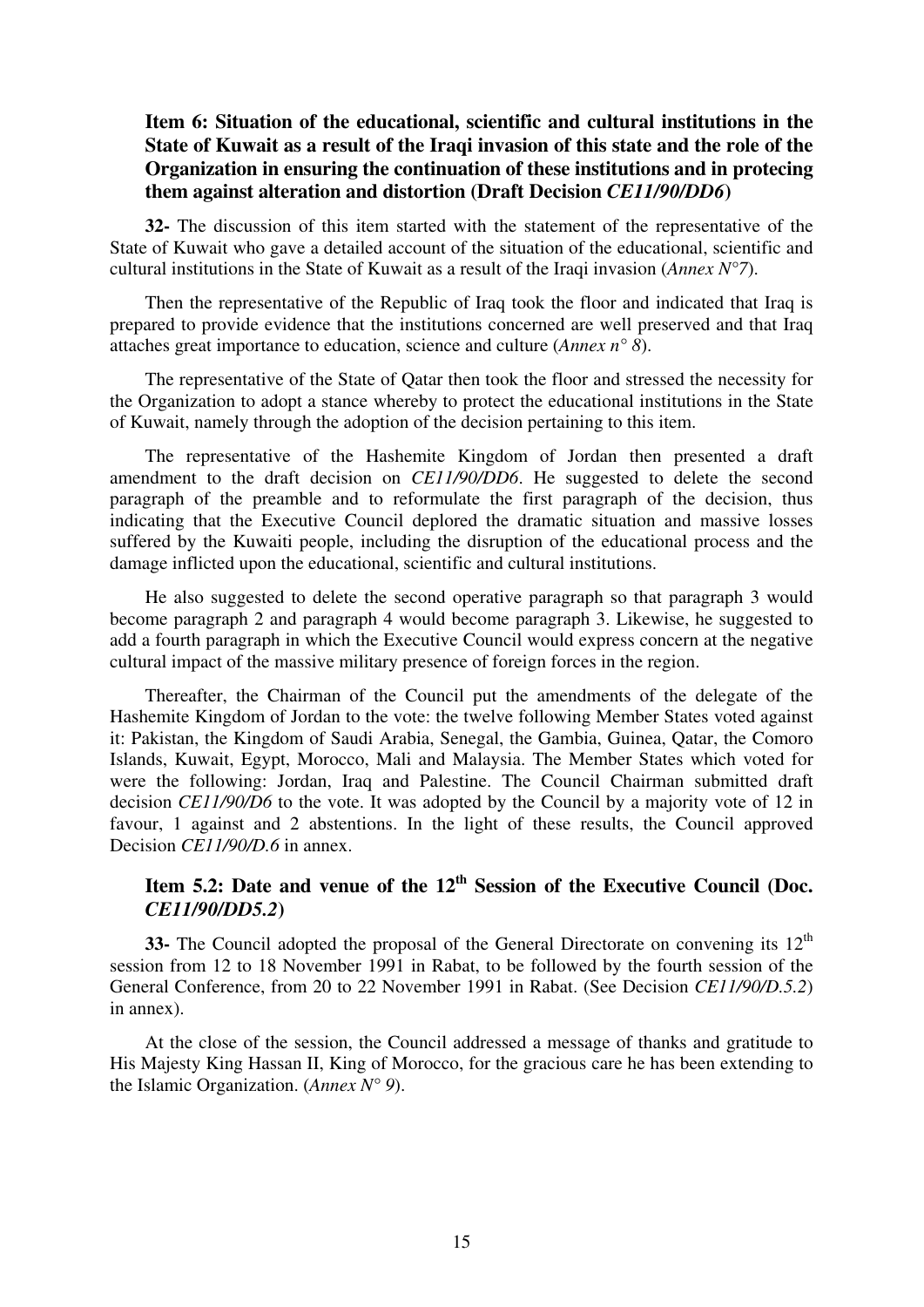# **Closing session: Saturday morning, December 8, 1990 Draft final report: Doc.** *CE11/90/Final Report*

**34-** The Council discussed the draft final report as well as the draft decisions and recommendations pertaining to the agenda items of the  $11<sup>th</sup>$  Council session. It approved them after introducing the relevant amendments. Then the Council heard the message of thanks and gratitude addressed to His Majesty King Hassan II for the gracious care manifested towards the Islamic Organization and for the warm welcome and generous hospitality extended to the participants.

**35-** The Director General of ISESCO made a closing statement in which he stressed that the Islamic Organization had become a firmly established institution with clear objectives and efficient programmes and that it was actively endeavouring to achieve the Muslim Ummah's goals in the fields of education, science and culture in order to keep up with progress and contribute to the advancement of mankind. He also congratulated the Council for its achievements and for the measures it took to upgrade the Organization's work (*Annex N° 10*).

**36-** The Council Chairman then took the floor and thanked Council members, the General Directorate and the translators for the kind cooperation they contributed to ensure the success of this Council session.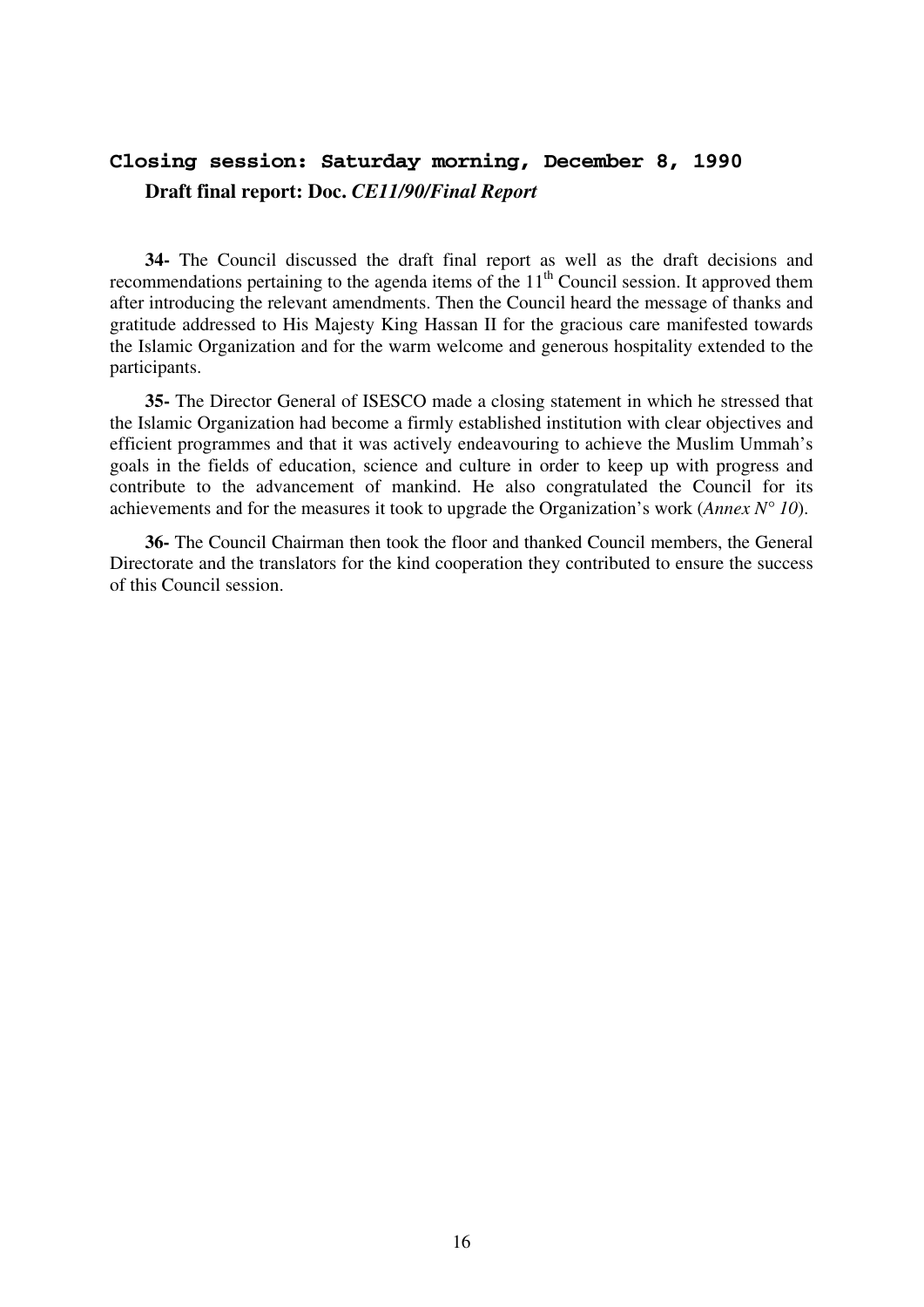# **DECISIONS**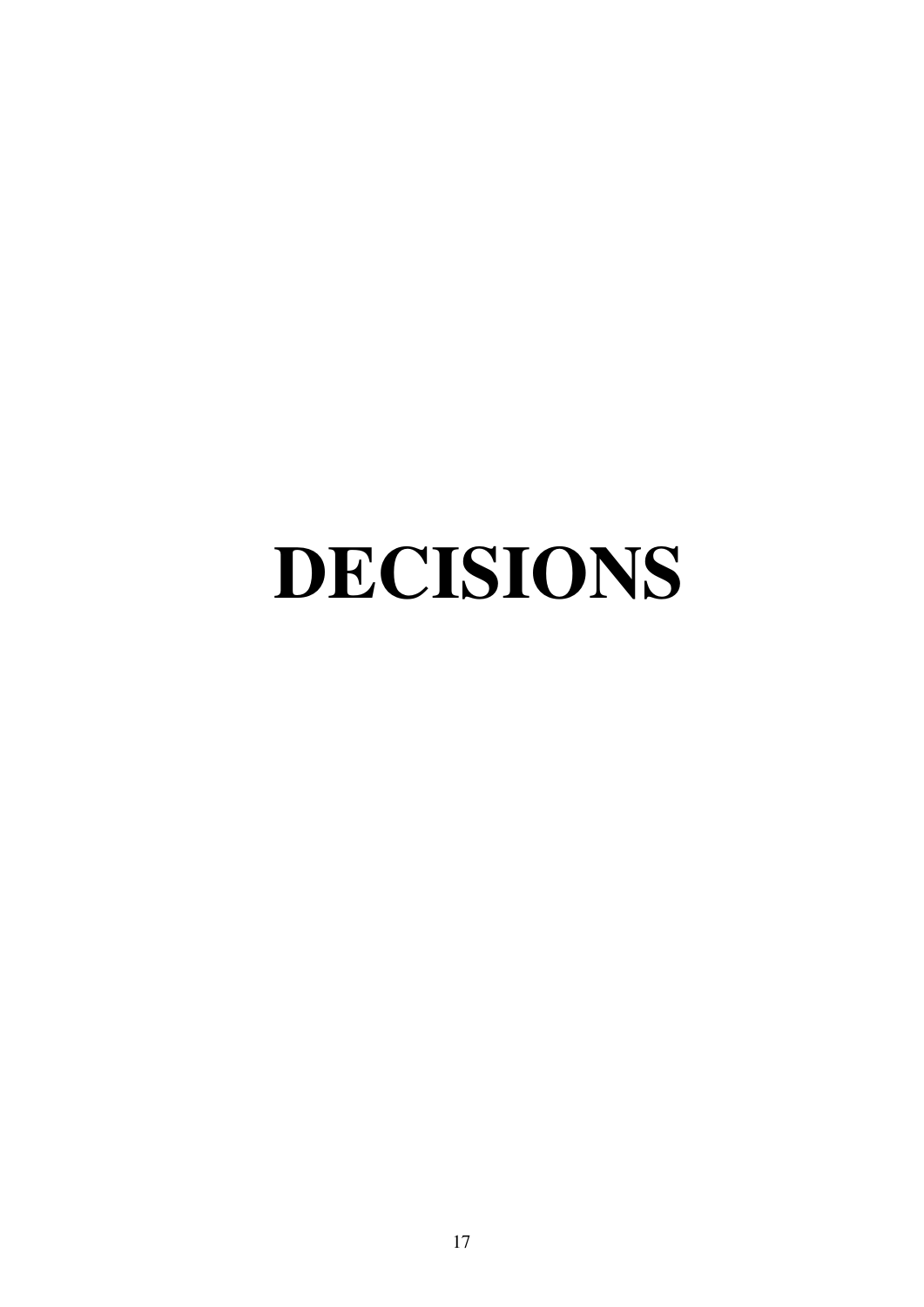**Islamic Educational, Scientific and Cultural Organization -ISESCO-Executive Council / 11<sup>th</sup> session, Rabat, Jumada I, 14-19, 1411H 3-8 December, 1990** 

> **Decision on Item 1.2 of the Agenda Adoption of the Agenda**

# **The Executive Council:**

- Having taken cognizance of the Draft Agenda presented in Document *CE11/90/1.2 provisional*;

- Considering the provisions of *Articles 22*, *23* and *24* of the Rules of Procedure of the Executive Council;

- Considering the deliberations which have taken place;

Adopts the Agenda as presented in Document *CE11/90/1.2 provisional*, taking into account the amendments adopted by the Council.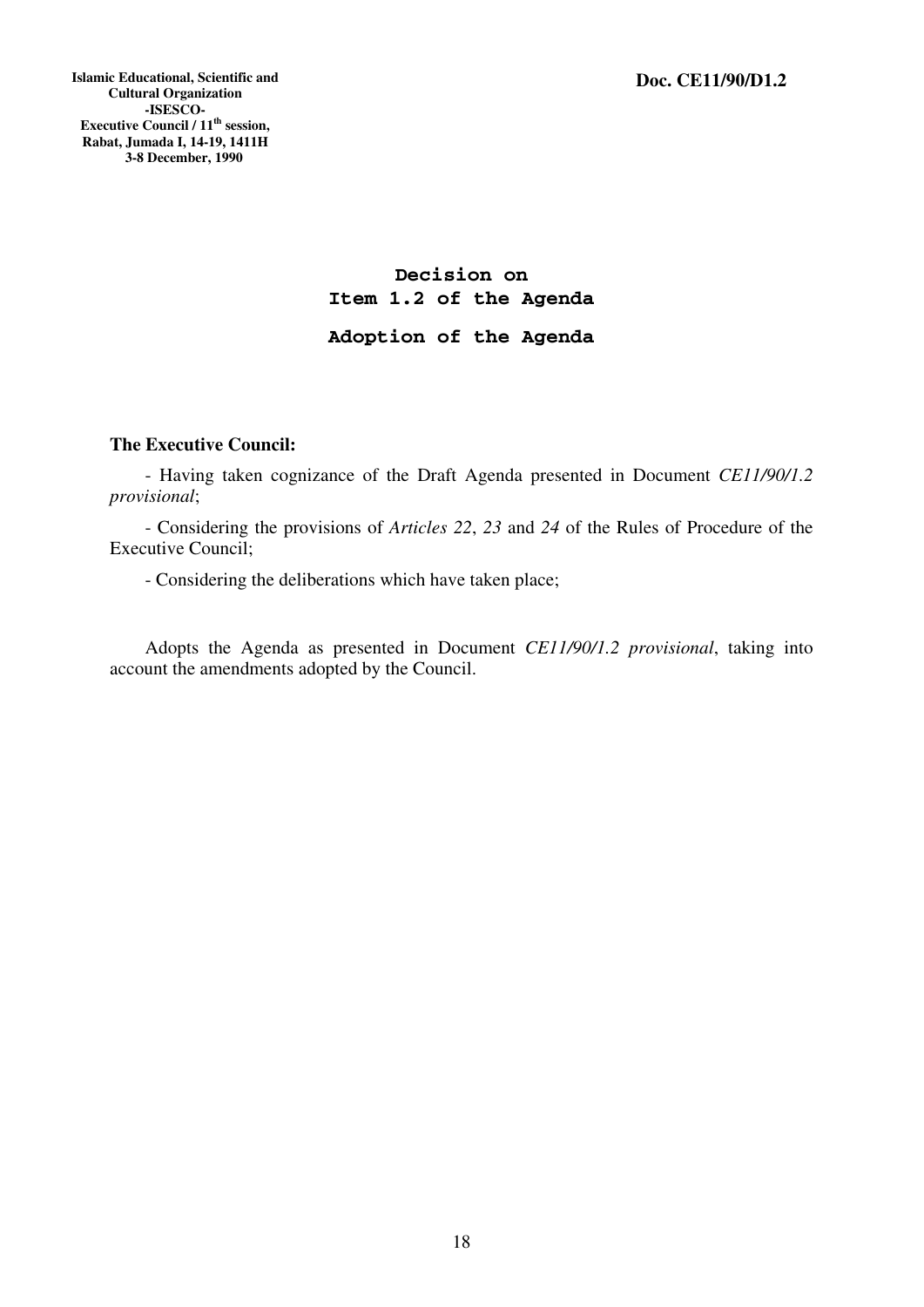# **Decision on Item 1.3 of the Agenda**

# **Programme of the 11th session of the Executive Council**

# **The Executive Council:**

- Following the adoption of its Agenda as presented in Document *CE11/90/1.2 provisional*;

- Having taken cognizance of Document *CE11/90/1.3 provisional*, on the organization of the proceedings of the  $11<sup>th</sup>$  Council session;

- Considering the deliberations which have taken place;

Agrees to organize its proceedings according to the programme specified in Document *CE11/90/1.3 provisional*, taking into account the amendments proposed by Council members.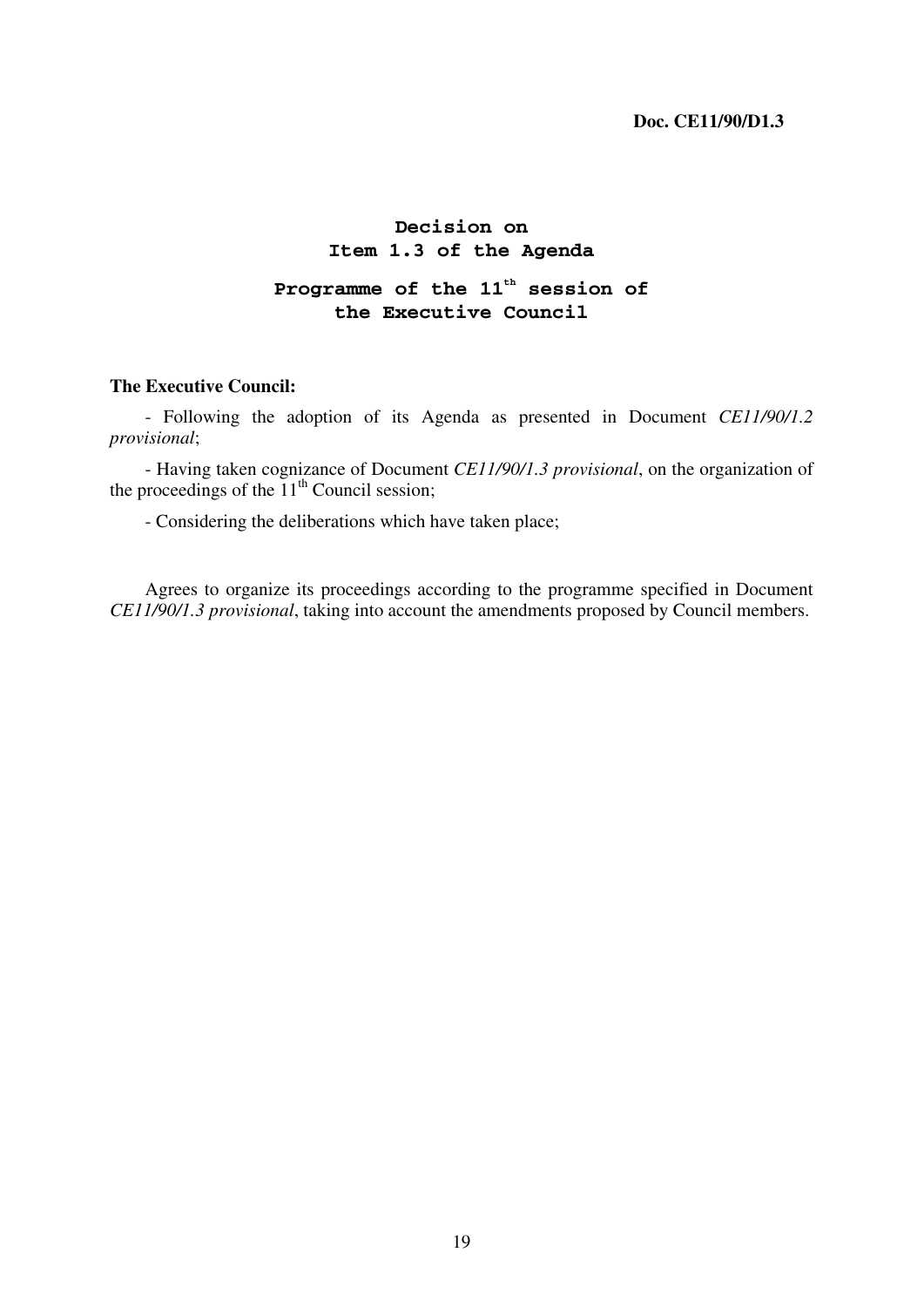# **Decision on Item 2.1 of the Agenda**

# **Director General's Report on ISESCO's activities and achievements between the 10th and 11th sessions of the Council**

#### **The Executive Council:**

- In accordance with the provisions of *Article (20)* paragraph (d) of the Rules of Procedure of the Executive Council;

- Having taken cognizance of Documents *CE11/90/DD 2.1*, *CE11/90/2.1 Ad.* and *CE11/90/2.1 Cor.* presented by the Director General with respect to *Item 2.1* of the Agenda;

- Having heard the presentation made by the Director General and his assistants;

- Considering the deliberations which have taken place;

1. Adopts the Director General's report on ISESCO's activities and programme implementation between the  $10<sup>th</sup>$  and  $11<sup>th</sup>$  sessions of the Executive Council as described in the above-mentioned documents.

2. **Commends** his efforts in confirming the Organization's role in its fields of competence and his determination to implement its programmes.

3. **Encourages** him to continue to implement programmes on the basis of the resources received by the Organization.

4. Calls on the General Directorate to undertake an evaluation of the Organization's action and present it to the 21<sup>st</sup> session of the Executive Council. The Council shall consider the possibility of submitting the evaluation to the General Conference or amending it. It shall also decide whether this task should continue in the light of its success, or whether it should entrust it to a Council Committee or to the Council itself.

5. Calls on Member States to support ISESCO in financing prizes presented by ISESCO in various scientific fields.

6. Endorses the setting up of a fund to support scientific research and calls on Member States to contribute generously to this fund.

7. Calls on the General Directorate to take into consideration the observations made by Council members.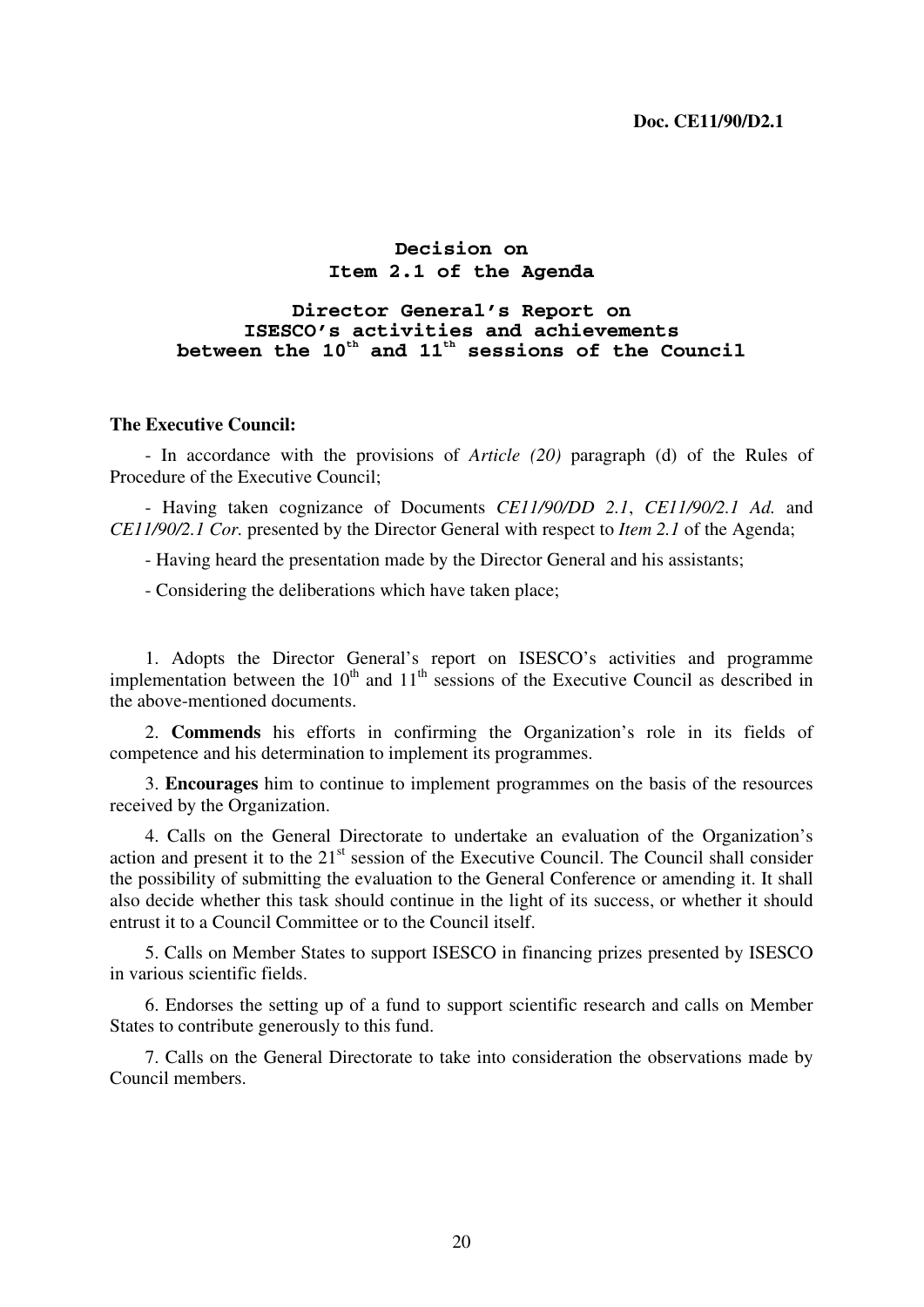# **Decision on Item 2.2 of the Agenda**

# **Director General's Financial Report and Closing Accounts for Financial Year 1989-1990**

#### **The Executive Council:**

- Recalling the provisions of:
	- 1. *Articles (18)* and *(19)* of the Charter
	- 2. *Article (19)* of the Financial Regulations
	- 3. *Article (14)* of the Rules of Procedure of the General Conference
	- 4. *Article (20)*, paragraphs (2) and (f) of the Rules of Procedure of the Executive Council

- Having taken cognizance of Document *CE11/90/2.2*: Director General's Financial Report and the Closing Accounts for Financial Year 1989-1990;

- Having heard the explanations provided by the General Directorate thereon;

- Considering the deliberations which have taken place;

Approves the said report and invites the Director General to submit it to the General Conference.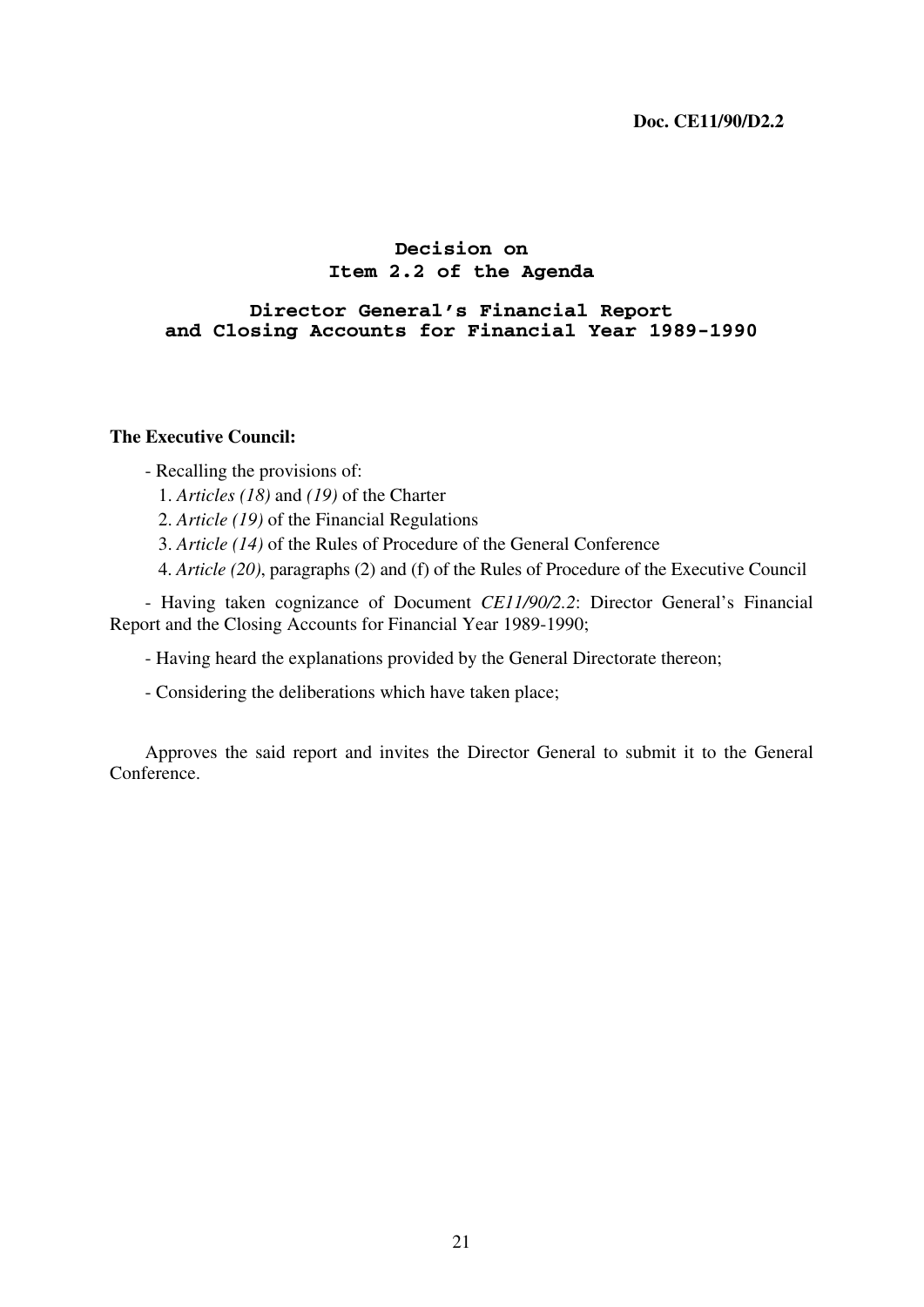# **Decision on Item 2.3 of the Agenda**

# **Director General's Report on Member States' Contributions to the Organization's Budget**

#### **The Executive Council:**

- Pursuant to *Article (6)* of the Financial Regulations;

- Having taken cognizance of Document *CE11/90/2.3*: Director General's Report on Member States' Contributions to the Organization's Budget;

- Having heard the explanations provided by the General Directorate thereon;

- Considering the deliberations which have taken place;

1- Approves the said report presented in Document *CE11/90/2.3* and invites the Director General to submit it to the General Conference for adoption;

2- Expresses concern over the pace of the settlement of Member States' contributions and the negative consequences that this has on the implementation of the Organization's programmes;

3- Urges Member States to regularly settle their contributions in full in compliance with the requisites of Islamic solidarity to which they committed themselves as they signed the Organization's Charter;

4- Calls on the General Conference to take the measures likely to induce Member States to honour their commitments towards the Organization;

5- Decides to address an appeal to the Kings, Emirs and Heads of Islamic States and Governments at the Sixth Summit meeting of the Organization of the Islamic Conference, bearing the signatures of the Chairman of the General Conference and the Chairman of the Executive Council.

6- Entrusts the Director General with presenting this appeal to the Muslim leaders at the Sixth Islamic Summit and entrusts the Council Chairman with sending a letter to the Secretary General of the Organization of the Islamic Conference requesting him to insert this question in the agenda of the Sixth Islamic Summit. The Council further entrusts its Chairman with contacting His Highness Sheikh Jaber Al Ahmed Jaber Al Sabah, Emir of the State of Kuwait and Chairman of the Fifth Islamic Summit and His Excellency Mr. Abdou Diouf, President of the Republic of Senegal and Chairman of the next Islamic Summit in order to inform them of the matter and facilitate the mission entrusted to the Director General of ISESCO.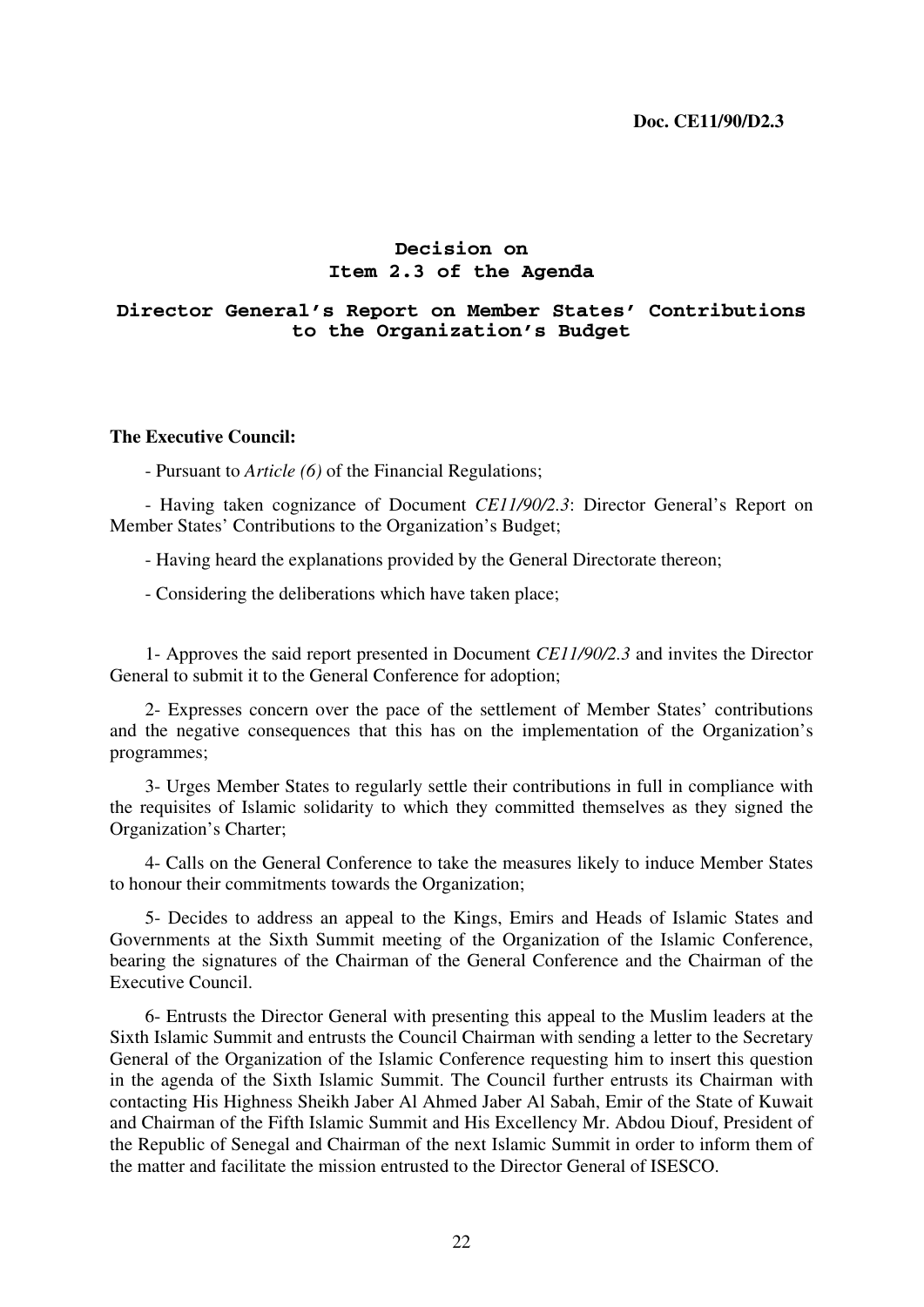7- Entrusts the Director General with presenting specific proposals to the Council which are likely to put an end to the current situation which threatens ISESCO's productivity and existence, taking into consideration the new ideas expressed during the discussion of this item, including the reconsideration of ISESCO's funding system and its foundations, and benefiting from the experience of similar organizations working on the issues of the contemporary civilizational conflict.

8- Calls on the Director General to advise Member States' thereof and to undertake the necessary measures to redress the situation.

9- Decides to include this item in the agenda of the next General Conference.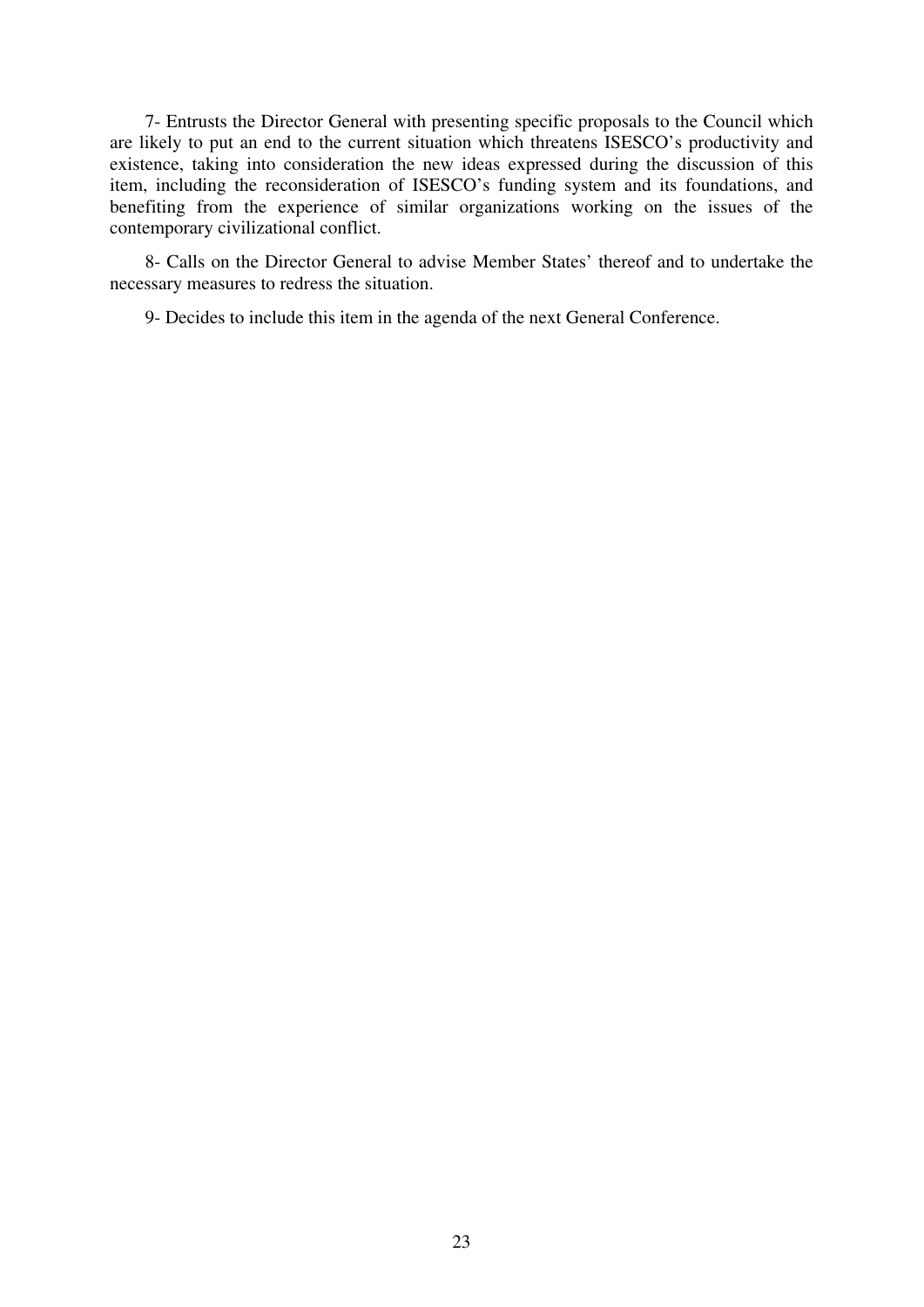# **Decision on Item 3.1 of the Agenda**

**Report of the Executive Council Committee on the Reasons for non-Settlement by some Member States of their Contributions to the Organization's Budget** 

#### **The Executive Council:**

- Recalling recommendation CE10/89/PC;

- Having taken cognizance of the report prepared by the Committee which was set up by virtue of the above-mentioned recommendation (Document *CE11/90/3.1*);

- Having heard the explanations provided by the Committee Chairman and the General Directorate thereon;

- Considering Decision *CE11/90/DD2.3*;

- Considering the deliberations which have taken place;

1- Takes one of the Committee's report and decides to suspend the Committee's action until the end of the Sixth Islamic Summit in order to decide, in the light of the future situation, whether the Committee should resume its work.

2- Invites the Committee to coordinate with the Director General in addressing those Member States which have failed to settle their contributions or have not settled them in due time, with a view to determining the causes behind some Member States' failure to settle their contributions and considering measures likely to help redress the situation.

3- Invites the Committee Chairman to submit a report thereon to the twelfth session of the Council.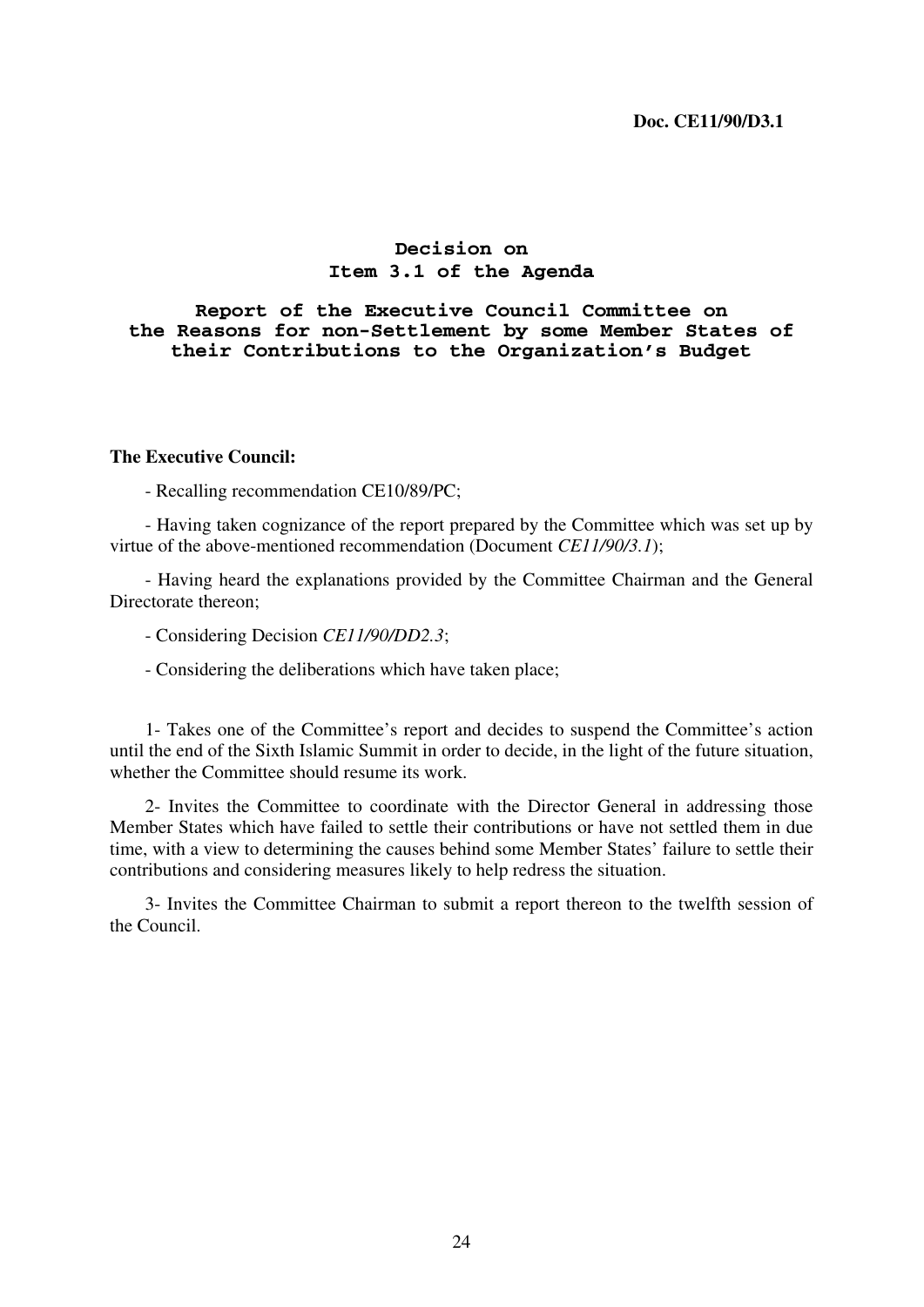# **Decision on Item 3.2 of the Agenda**

# **Report of the Financial Control Committee and of the Audit Company**

# **The Executive Council:**

- Recalling the provisions of:

- *Article (19)* of the Charter,
- *Article (20)*, paragraph (b) of the Rules of Procedure of the Executive Council,

- *Articles 20*, *24*, *25*, *26* and *27* of the Financial Regulations;

- Considering Decision *CE9/88/MTP*;

- Having taken cognizance of Document *CE11/90/3.2*: Reports of the Financial Control Committee and of the Audit Company;

- Having heard the explanations of the General Directorate thereon;

- Taking into consideration the deliberations which have taken place on this item;

1- Expressed concern over the failure or delays of many Member States to honour their obligations fully and in due time.

2- Commends the policy of rationalization and austerity applied by the Director General and invites him to pursue this policy.

3- Commends the policy adopted by the General Directorate, which consisted in allocating 78% of overall expenditure to the programmes.

4- Approves the said report and requests the Director General to submit it to the General Conference.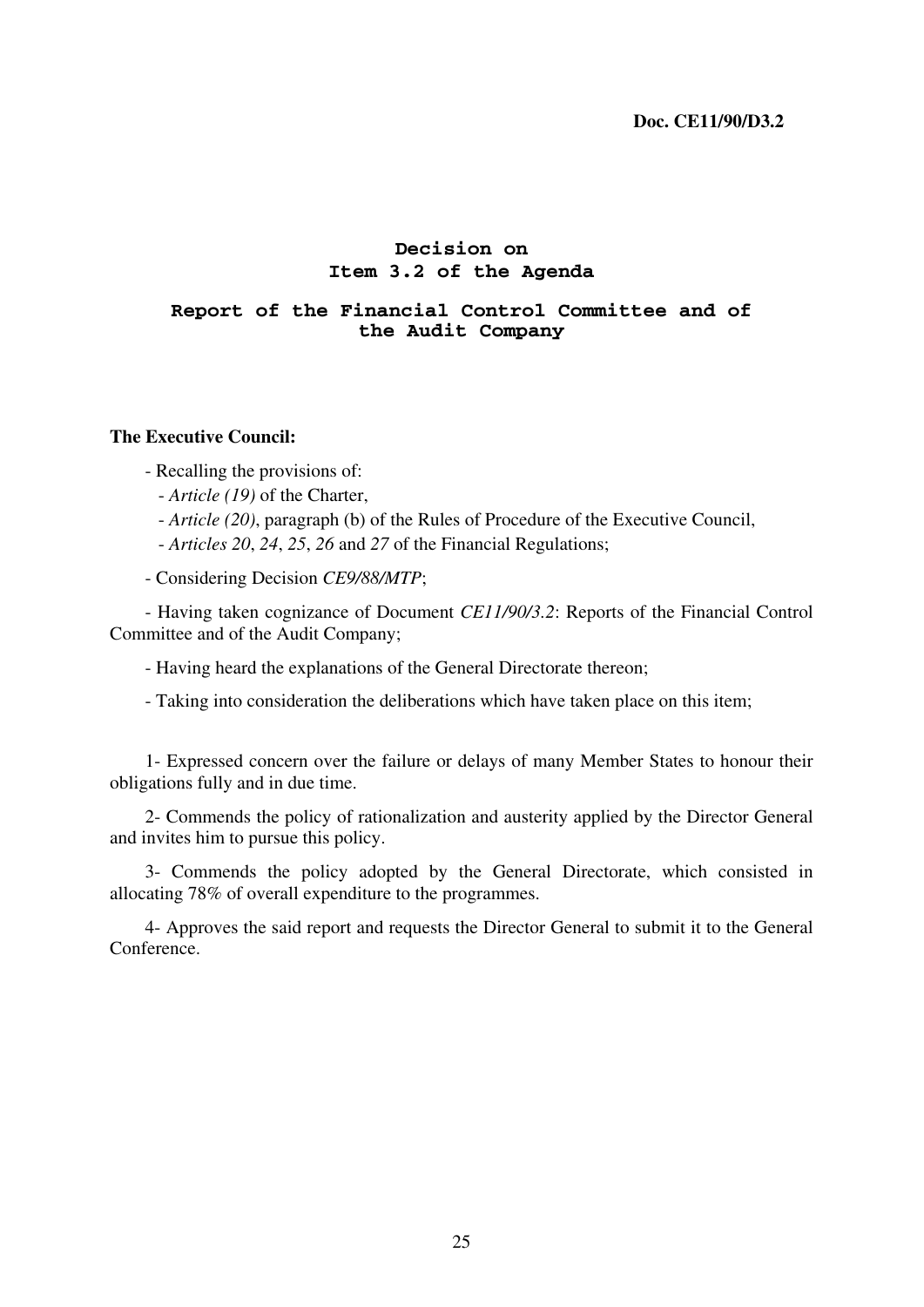# **Decision on Item 4.1 of the Agenda**

# **ISESCO's Draft Medium-term Plan 1991-2000**

#### **The Executive Council:**

- Recalling *Article (20)* paragraph (h) of the Rules of Procedure of the Executive Council;

- Pursuant to the Council's decision adopted in its  $10<sup>th</sup>$  session regarding ISESCO's draft medium-term Action Plan;

- Having taking cognizance of Document *CE11/90/4.1*: abridged draft medium-term Plan 1991-2000;

- Considering the deliberations which have taken place and the work of the Committee set up by the Council to draft the proposals discussed by the Council with a view to enriching the draft plan;

1- Adopts the guidelines of the draft plan presented in Document *CE11/90/4.1* amended.

2- Commends the efforts expended by ISESCO's Director General and his assistants in preparing the draft plan.

3- Requests the Director General to prepare the final draft of the Plan and submit it to the Council's  $12<sup>th</sup>$  session, taking into account the following:

a) Comments by the Executive Council members

- b) Views of Member States
- c) Consultations with international organizations
- d) Views of prominent personalities from the Islamic World.

4- Decides to include this item in the agenda of the Council's  $12<sup>th</sup>$  session with a view to submitting it to the fourth regular session of the General Conference.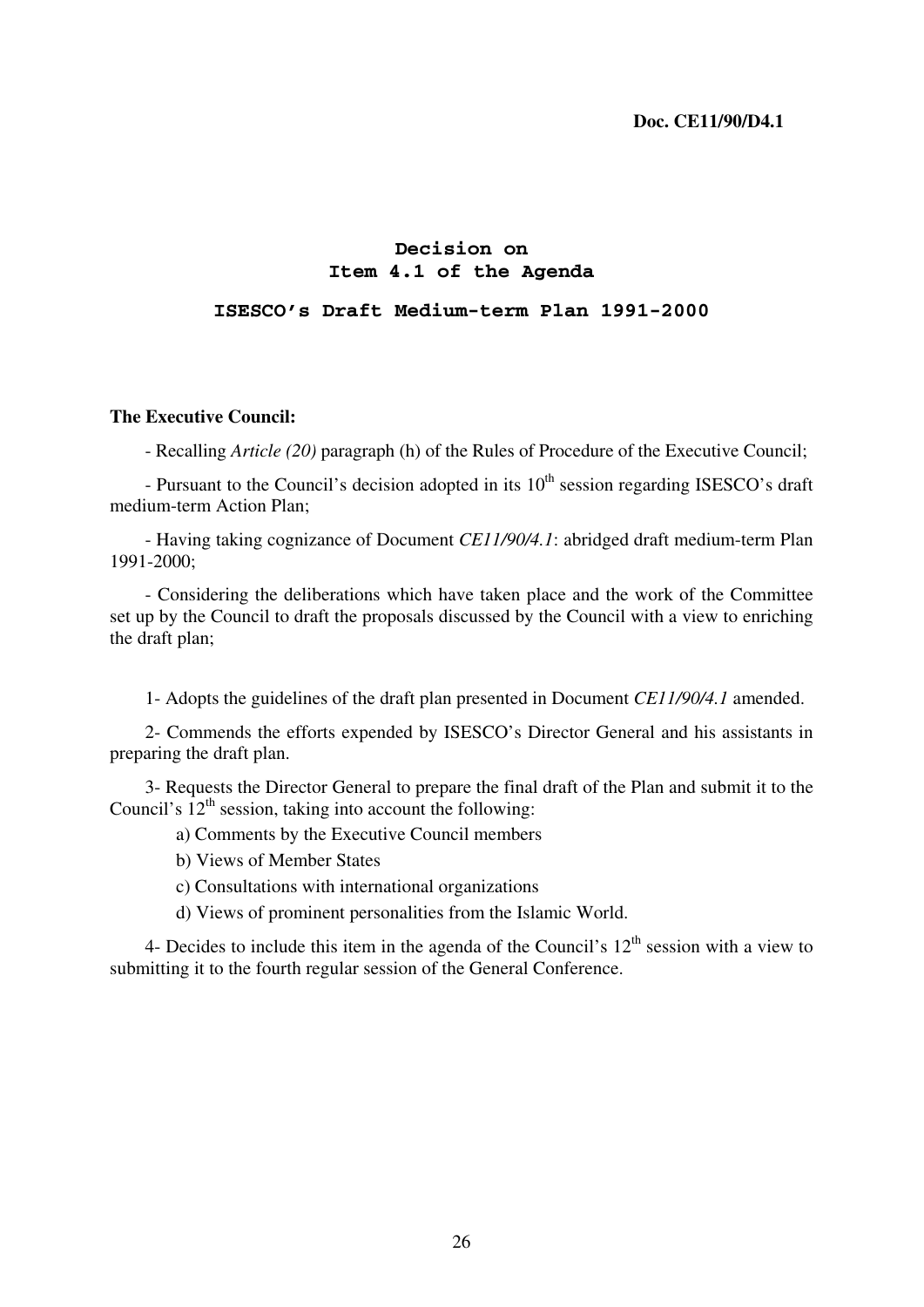# **Decision on Item 4.2 of the Agenda Draft Plan for 1991-1994**

# **The Executive Council:**

- Recalling *Article (20)* paragraphs (h) and (i) of the Rules of Procedure of the Executive Council;

- Having taken cognizance of Document *CE11/90/4.2 cor.*: Draft Plan for 1991-2000;

- Considering that the draft Plan 1991-1994 presented in Document *CE11/90/4.2 cor.* is part of the Medium-term plan 1991-2000 presented in Document *CE11/90/4.1*;

- Considering the deliberations which have taken place and the amendments made by the Council Committee set up for this purpose;

1- Adopts the guidelines of the draft Plan as presented in Document *CE11/90/4.2 cor.*

2- Thanks the Director General for finalizing the document and warmly congratulates him as well as his officials for the good quality of the document in terms of content, clarity and utility.

3- Invites the Director General to prepare the final draft Plan for 1991-1994 and to submit it to the 12th session of the Council, taking into account the views of Member States, of the Executive Council and of Islamic scientific circles.

4- Sets up a delegation, made up of the Organization's Director General, the Executive Council Chairman, the Contributions Committee Chairman, the representative of Malaysia and the representative of Senegal, to pay visits to some Muslim countries in order to collect in cash donations as a form of financing other than contributions, which is aimed at disentangling the Organization from its current situations and enabling it to implement its programmes. The visits should also be aimed at presenting ISESCO's programmes to official as well as private financing institutions in order to obtain the funds necessary for financing them and enter into contact to this effect with the officials in charge of *waqf* and *Zakat*.

5- Decides to include this question in the Agenda of its  $12<sup>th</sup>$  Council session with a view to submitting it to the fourth session of the General Conference.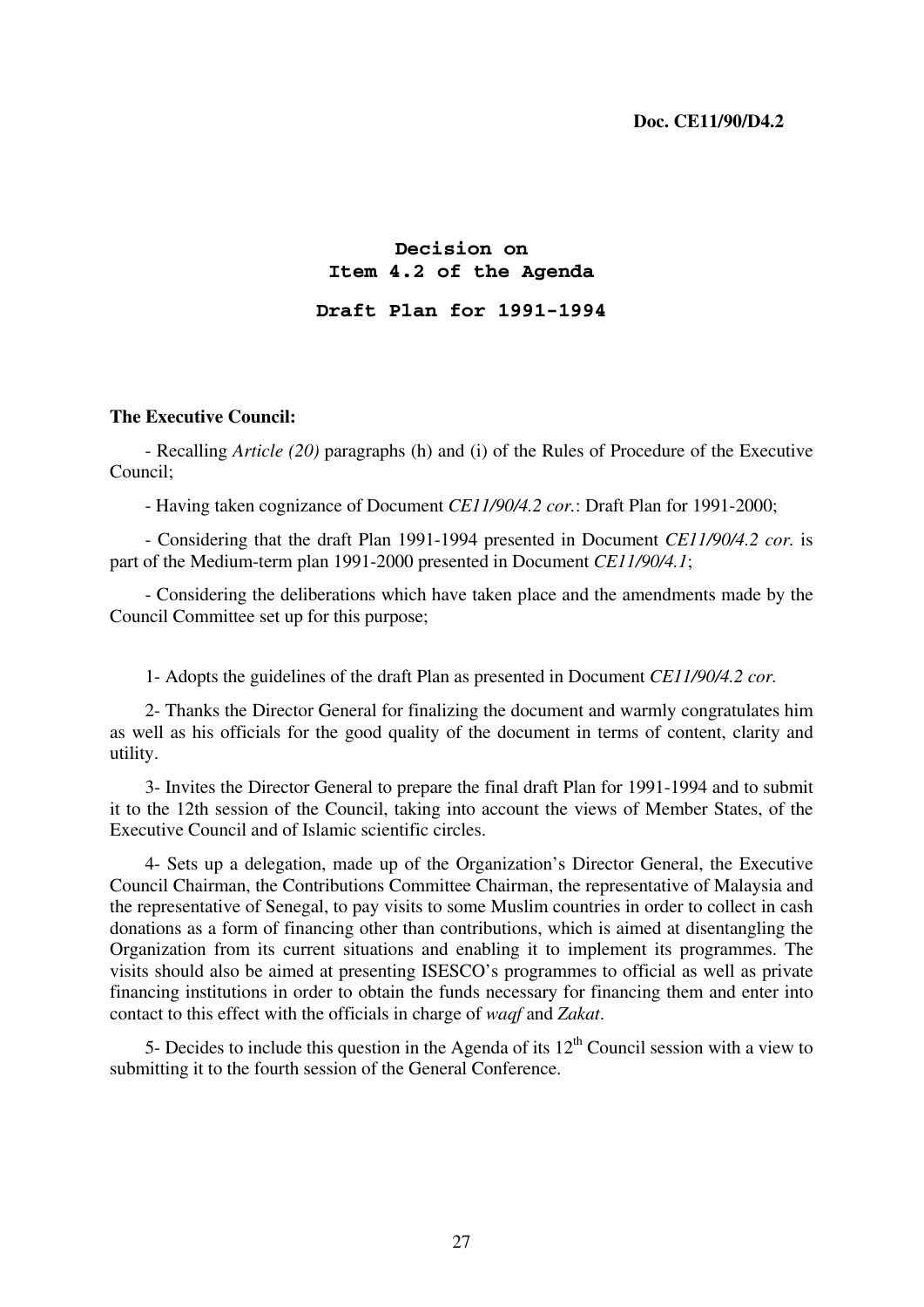# **Decision on Item 4.3 of the Agenda**

**Implementation Mechanisms of the Special Islamic Programme for Literacy and Basic Training for All in Islamic Countries and Communities** 

#### **The Executive Council:**

- Pursuant to the General Conference Resolution *CGE11/RPI* adopted at its second extraordinary session held in Jomtien, Thailand, on Shaaban 5, 1410H/March 3, 1990;

- Pursuant to the Executive Council Decision CE10/89/PIAFB adopted at its  $10^{th}$  session:

- Seeking to support the Islamic role as part of the international efforts aimed at the eradication of illiteracy and the implementation of the principle of education for all;

- Considering the need for implementation mechanisms for the Special Islamic Programme for Literacy and Basic Training for All in Islamic Countries and Communities to implement the said programme;

- Taking cognizance of the commendable efforts exerted by ISESCO in standardizing the Arabic script with a view to using it in writing the languages of Muslim peoples;

- Considering that various Islamic institutions had committed themselves to support the programme and had set up the High Authority of the Special Islamic Programme;

- Considering the deliberations which have taken place;

- In the light of the presentation made by the General Directorate and the comments of the Council members thereon;

1- Thanks the Director General for the work achieved.

2- Thanks Islamic charitable associations and Islamic funding institutions for the interest they take in this programme and calls on the Programme's High Authority to attach greater importance to the matter in order to achieve the objectives of the Islamic Programmes.

3- Invites Member States to take the relevant measures at national level in order to support the Special Islamic Programme.

4- Calls on the Director General to pursue his efforts in ensuring follow-up to the Jomtien Conference and to participate in the Conference's follow-up Committee meeting which will be held next March in Geneva.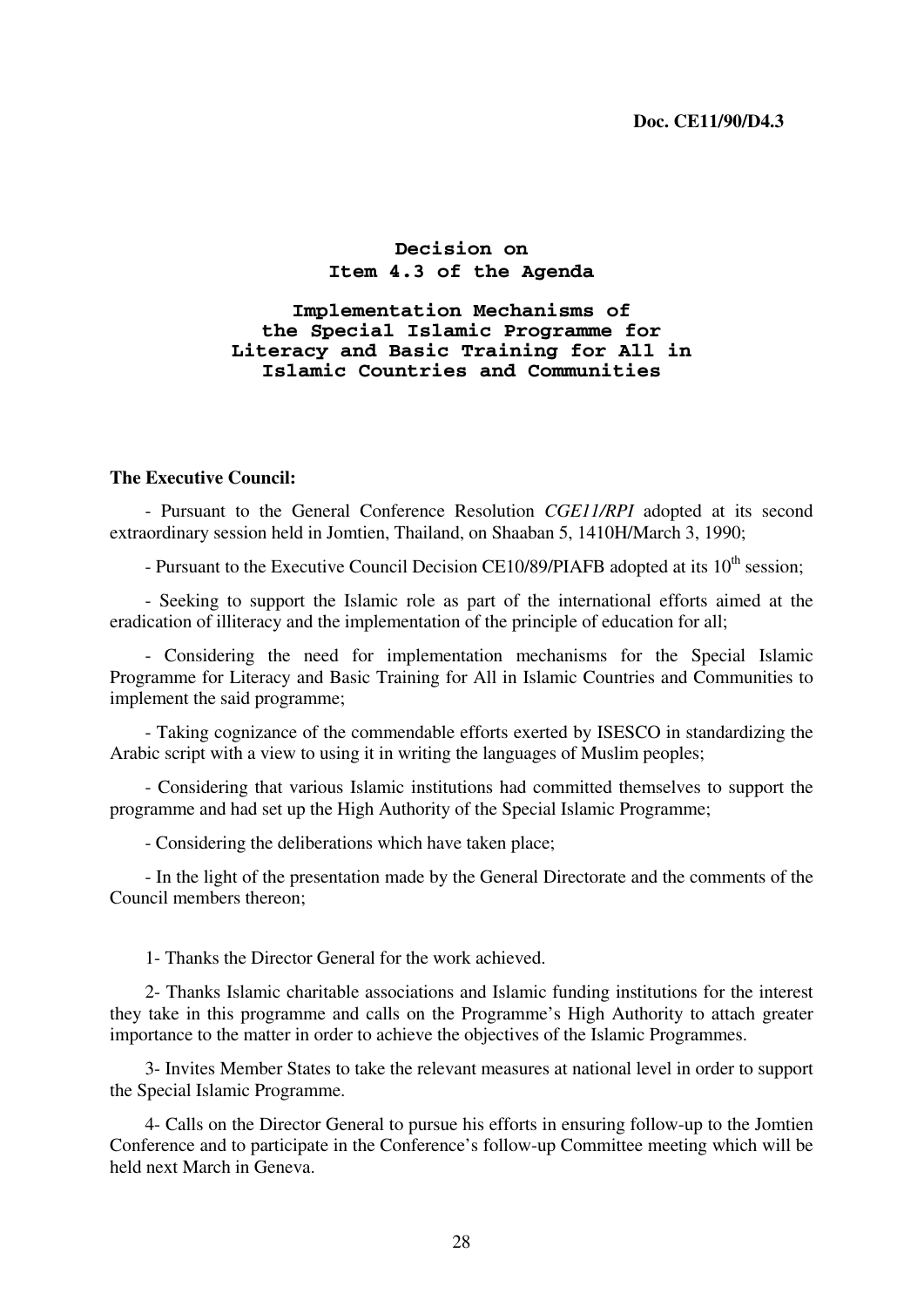5- Decides to include this question in the agenda of the next session of the Executive Council with a view to submitting it to the fourth regular session of the General Conference.

6- Requests the General Directorate to reformulate the implementation mechanisms of the Special Islamic Programme included in Document CE11/90/4.3, taking into consideration Council members' comments, and to submit them again to the  $12<sup>th</sup>$  Council session with a view to referring them to the  $4<sup>th</sup>$  session of the General Conference.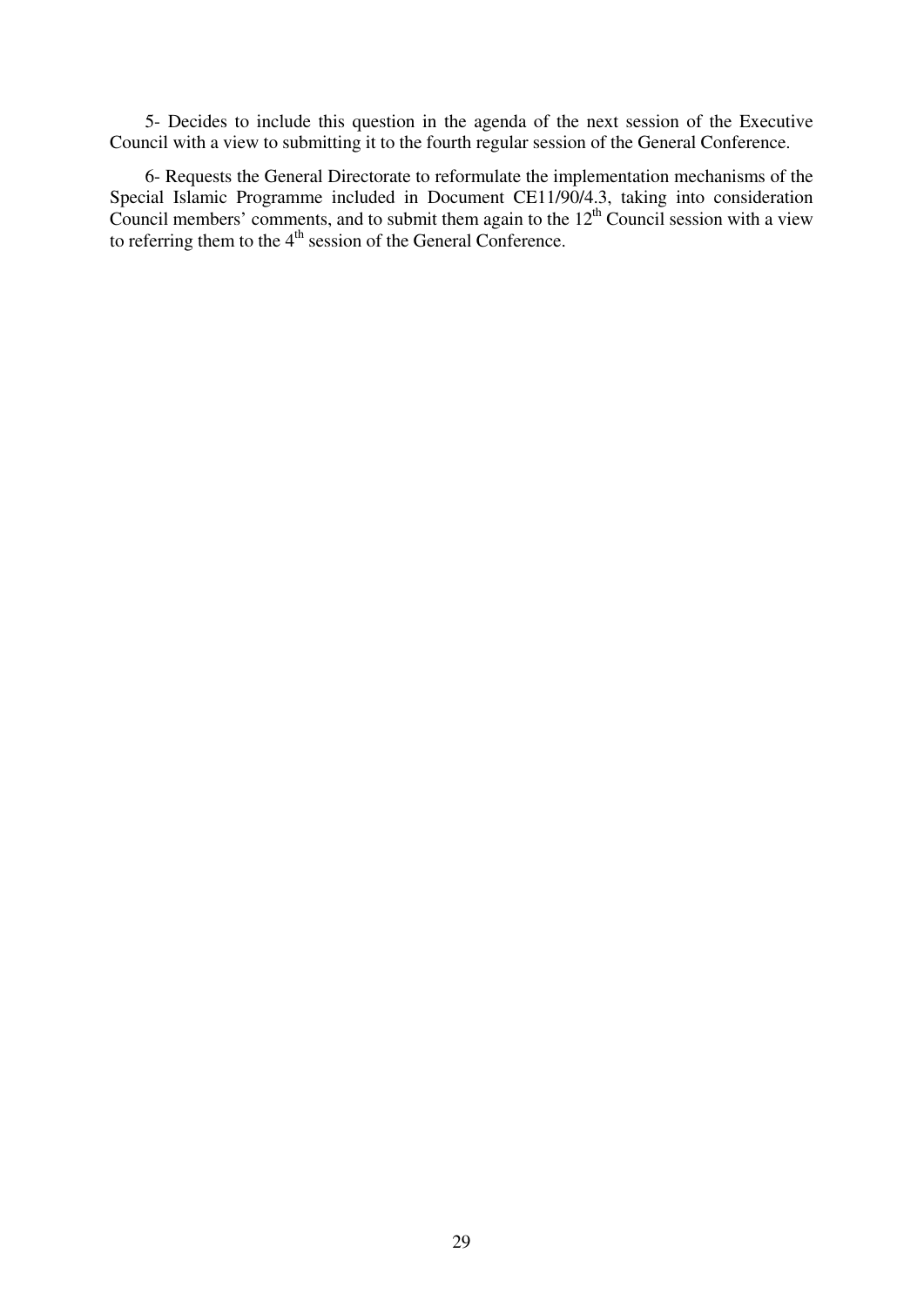# **Decision on Item 5.1 of the Agenda**

# **Report of the Executive Council's Committee in charge of considering the General Directorate's Organizational Chart**

#### **The Executive Council:**

- Considering *Article (21)* of the Rules of Procedure of the Executive Council;

- Recalling the Council's Decisions *CE9/88/ORG* and *CE10/89/ORG*;

- Having heard the report of the Chairman of the Committee set up by the Council to consider the Organizational Chart of the General Directorate (Document *CE11/90/5.1*);

- Having heard the clarifications provided by the General Directorate thereon;

- Considering the deliberations which have taken place;

1- Approves in principle the report's guidelines.

2- Refers the present report along with the Council members' views, for information, to Member States and to the Committee set up by the  $3<sup>rd</sup>$  General Conference to revise the Organization's Charter and internal regulations.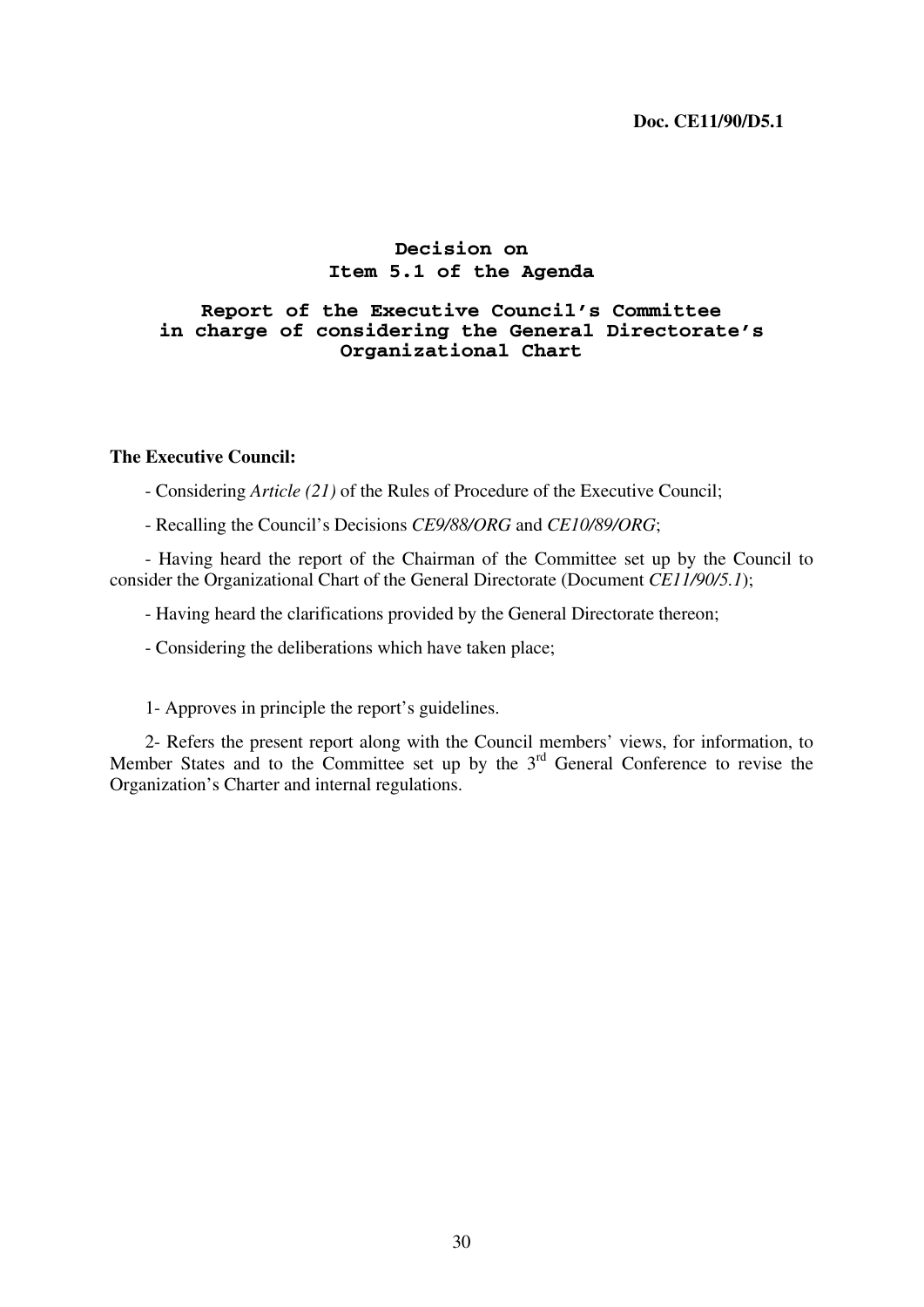# **Decision on Item 6 of the Agenda**

**The situation of educational, scientific and cultural institutions in the State of Kuwait as a result of the Iraqi invasion, and role of the Organization in ensuring their continuity and protecting them from alteration and distortion** 

**Presented by:** the Islamic Republic of Pakistan, the Kingdom of Saudi Arabia, the Republic of Senegal, the Republic of the Gambia, the Republic of Guinea, the State of Qatar, the Islamic Federal Republic of Comoro, the State of Kuwait, the Arab Republic of Egypt, the Kingdom of Morocco, the Republic of Mali and Malaysia.

#### **The Executive Council:**

- Confirming the Organization's objectives as stipulated in its Charter, including the need for efforts towards the achievement of the solidarity and unity of the Islamic Ummah, the consolidation of understanding among peoples and the contribution to the establishment of peace and security in the world through all available means, particularly through education, science and culture;

- Confirming the resolutions of the Organization of the Islamic Conference, the Arab League and the Security Council which condemned the Iraqi invasion of Kuwait and called for total withdrawal and for the return of the legitimate Government;

- Adhering to the principle of brotherly dialogue and being committed to the rejection of aggression, invasion and the use of force as a means for solving conflicts and imposing decisions on Islamic peoples;

1- Expresses its distress at the tragic situation and massive losses suffered by the peaceful Kuwaiti people including the obstruction of the educational process, the violation of human rights and the deliberate damage suffered by educational, scientific and cultural institutions.

2- Declares its rejection of any measures aimed at obliterating the cultural identity of the Kuwaiti people and denying it the right to manage and run its educational, cultural and scientific institutions.

3- Calls for the prevention of any violation or action likely to alter the national educational system in Kuwait or hinder the work of its educational, scientific and cultural **institutions**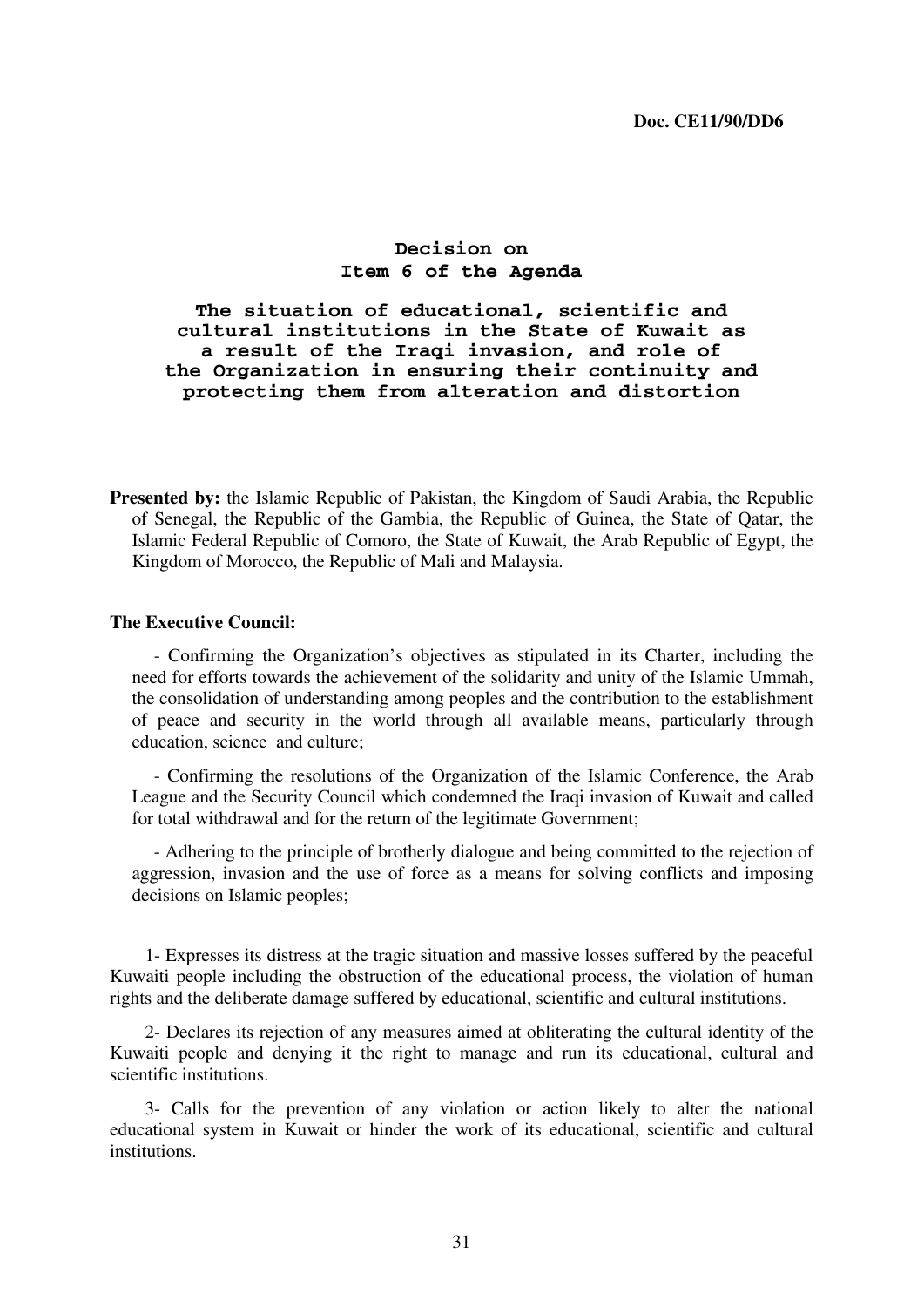4- Calls on the Director General to send a special envoy of senior rank, representing the Director General, to visit the educational, scientific and cultural institutions in Kuwait in order to assess their conditions and the damage they have suffered as a result of the Iraqi invasion and to present a report thereon to the  $12<sup>th</sup>$  session of the Executive Council.